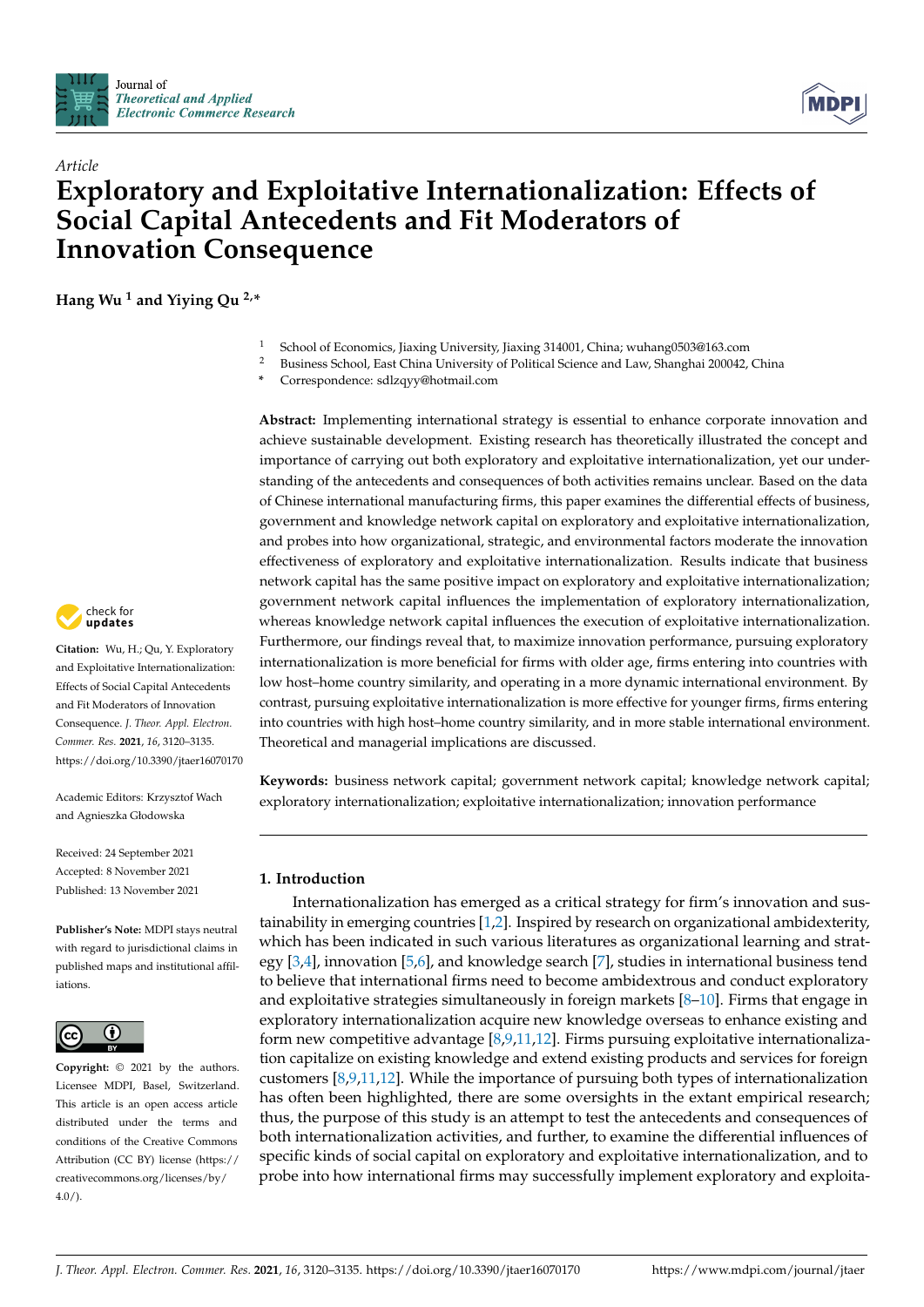tive internationalization to improve innovation according to organizational, strategic and environmental conditions.

The first research gap is that there is little systematic evidence on whether and how firms adopt different social networks to carry out exploratory and exploitative internationalization. Lacking international resources and experience, the optimal choice for firms in an emerging economy to push internationalization is to rely on network resources [\[13](#page-14-12)[,14\]](#page-14-13). Such networks play a valuable role in establishing channels to much-needed knowledge and financial resources, thereby increasing internationalization speed and lowering internationalization risks [\[15\]](#page-14-14). Although existing studies in the international business field have empirically tested the effect of ties with government officials and business managers for firms' internationalization, these researches treat internationalization as a whole strategy and obtain no consistent conclusion  $[16,17]$  $[16,17]$ . Therefore, it is necessary to test the differential impact of specific network resources on both types of internationalization. Except that, research in the organizational learning field can inspire us and has indicated that social capital is the key antecedent of exploration and exploitation, but these researches mainly focus on the intraindustry and extraindustry managerial ties, and do not uncover whether exploration or exploitation can be more appropriately promoted by a specific network [\[18,](#page-14-17)[19\]](#page-14-18). This study divides social capital into more components, including business network capital, government network capital and knowledge network capital, and examines the differential influences of specific kinds of social capital on exploratory and exploitative internationalization.

The second research gap concerns the relationship between exploratory and exploitative internationalization and innovation performance. Theoretical research has divided internationalization into two types of exploration and exploitation and has emphasized the necessity of implementing both strategies [\[8–](#page-14-7)[10\]](#page-14-8). To date, however, few, if any, empirical studies have examined the innovation consequences and moderating conditions of exploratory and exploitative internationalization. Moreover, previous research on the relationship between internationalization and innovation has tended to take internationalization as a whole unit of analysis [\[20\]](#page-14-19) and has obtained positive [\[1\]](#page-14-0), negative [\[21\]](#page-14-20), nonsignificant [\[22\]](#page-14-21), or U-shaped [\[23\]](#page-14-22) empirical results, thereby ignoring the fact that the innovation implications of international behaviors might need to fit with contingency factors. This study probes into the effects of exploratory and exploitative internationalization on innovation performance and offers a more comprehensive understanding of how international firms may successfully implement exploratory and exploitative internationalization according to organizational, strategic and environmental conditions.

In this research, we empirically test the differential impact of business, government, and knowledge network capital on both types of internationalization. Through this richer explanation and empirical assessment, we contribute to a greater clarity and better understanding of how international firms can most effectively leverage external network to conduct specific exploratory and exploitative internationalization. Except that, we argue that the effect of internationalization on innovation can be best understood by focusing on different international behaviors and the organizational, strategic, environmental context facing an organization. We advance the growing body of literature on exploratory and exploitative internationalization by empirically testing their impact on innovation, and we answer inconsistent conclusions in the traditional international business field that the effect of internationalization on innovation performance relies on the matching between different international behaviors and contextual conditions. Figure [1](#page-2-0) presents our theoretical model of social capital, internationalization, and innovation performance.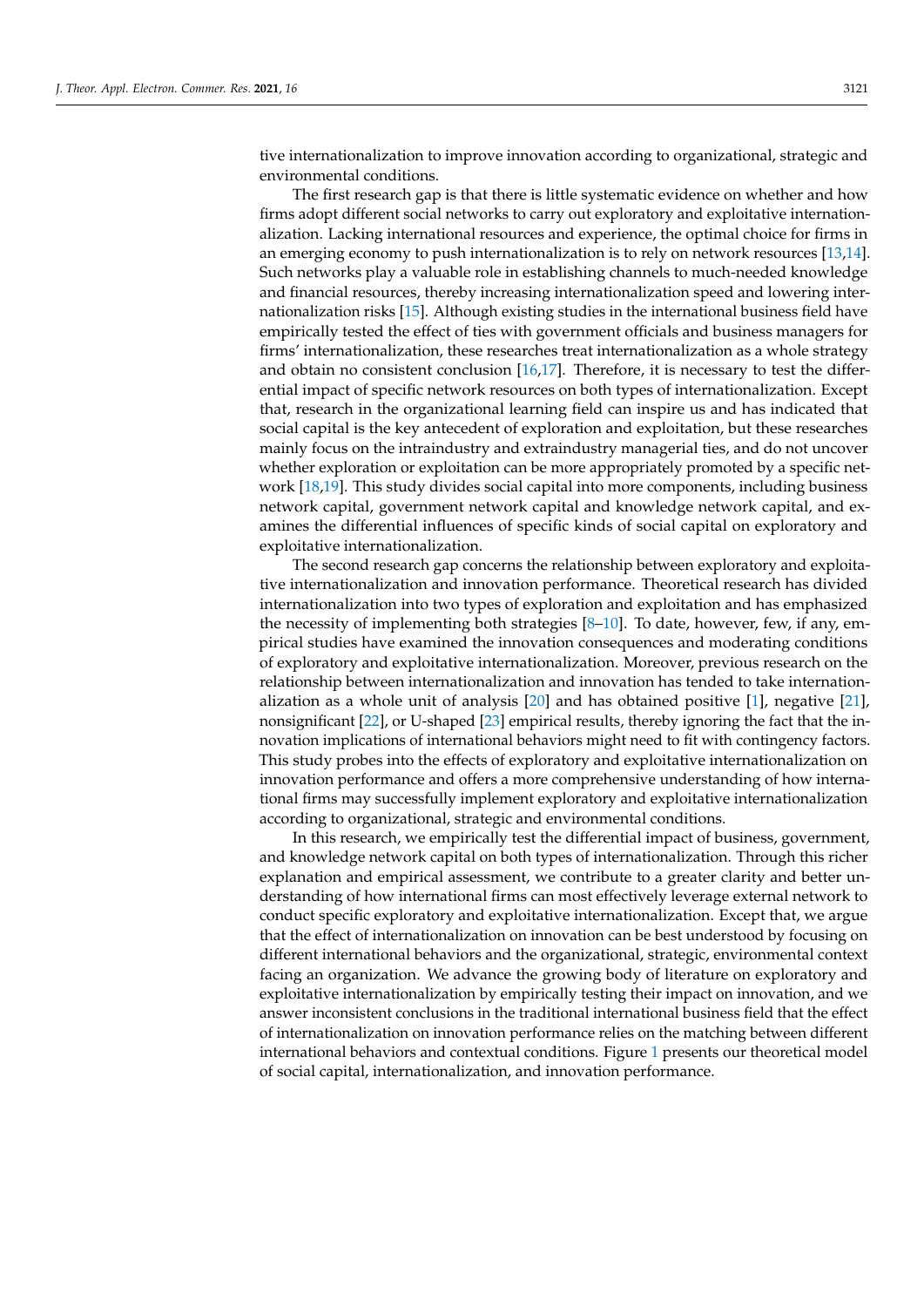<span id="page-2-0"></span>

**Figure 1.** Theoretical model. **Figure 1.** Theoretical model.

# **2. Theory and Hypotheses 2. Theory and Hypotheses**

# *2.1. The Nature of Exploratory and Exploitative Internationalization 2.1. The Nature of Exploratory and Exploitative Internationalization*

Traditional international business literature generally views internationalization as a channel for firms to transfer and exploit firm-specific competitive advantages overseas [\[24\]](#page-14-23). channel for firms to transfer and exploit firm-specific competitive advantages overseas Recent studies have recognized that firms investing in foreign countries can not only exploit their own advantages but can also explore and capture new and necessary resources to strengthen corporate long-term competitiveness [\[8](#page-14-7)[,9,](#page-14-9)[11\]](#page-14-10). Therefore, companies will engage in internationalization by the process of either exploration or exploitation. Building on the organizational learning perspective, March [\[3\]](#page-14-2) argues that exploration refers to activities such as search, variation, experimentation and discovery, which can assist in gaining new knowledge and information and improving future returns, whereas exploitation involves activities such as refinement, efficiency, selection, and implementation, which helps the firm use existing knowledge and information and thus increase present returns. Traditional international business literature generally views internationalization as a

Exploration and exploitation involve different aspects of organizational learning. More specifically, exploration represents learning gained through distant and shallow search for unknown knowledge along an entirely different trajectory, while exploitation represents learning gained through local search and repeated use for known knowledge along the same trajectory [\[4,](#page-14-3)[7\]](#page-14-6). In view of this, explorative internationalization can be defined as a kind of learning activity through a broad search for new knowledge and complementary assets in the international markets, which are far beyond the current experience of the firm. By contrast, exploitative internationalization refers to learning activity through local and deep search for repeated usage of the same knowledge in the international markets, which relates to the firm's previous experience and knowledge domain.

# through local and deep search for repeated usage of the same knowledge in the interna-*2.2. Social Capital Antecedents of Exploratory and Exploitative Internationalization*

Social capital theory postulates that firms do not exist in the society alone but instead *2.2. Forms social networks with outsider parties due to various reasons [\[25\]](#page-14-24). Firms can gain***<br>diagrams of Parties due to various reasons [25]. Firms can gain** goals and action [\[15\]](#page-14-14). Because of the actors' difference in controlling resources, different  $\breve{\rm{e}}$ ypes of social networking relationships may give rise to differentiated network resources. In this study, we mainly focus on three kinds of social capital: business network capital, government network capital, and knowledge network capital. Business network capital refers to personal and social relationships with suppliers, customers, and competitors [\[26,](#page-14-25)[27\]](#page-14-26). Government network capital is developed through a variety of government political and bureaucratic institutions [26,27]. Knowledge network ca[pita](#page-14-25)l is formed through firm's frequent interactions with universities, consulting company and scientific research insti-tutions [\[27,](#page-14-26)[28\]](#page-14-27). The social capital formed through external networks plays a vital role in the transmission of information, resources, and opportunities that could be used during a firm's internationalization. knowledge and resources by tapping into the networking relationships to fulfill personal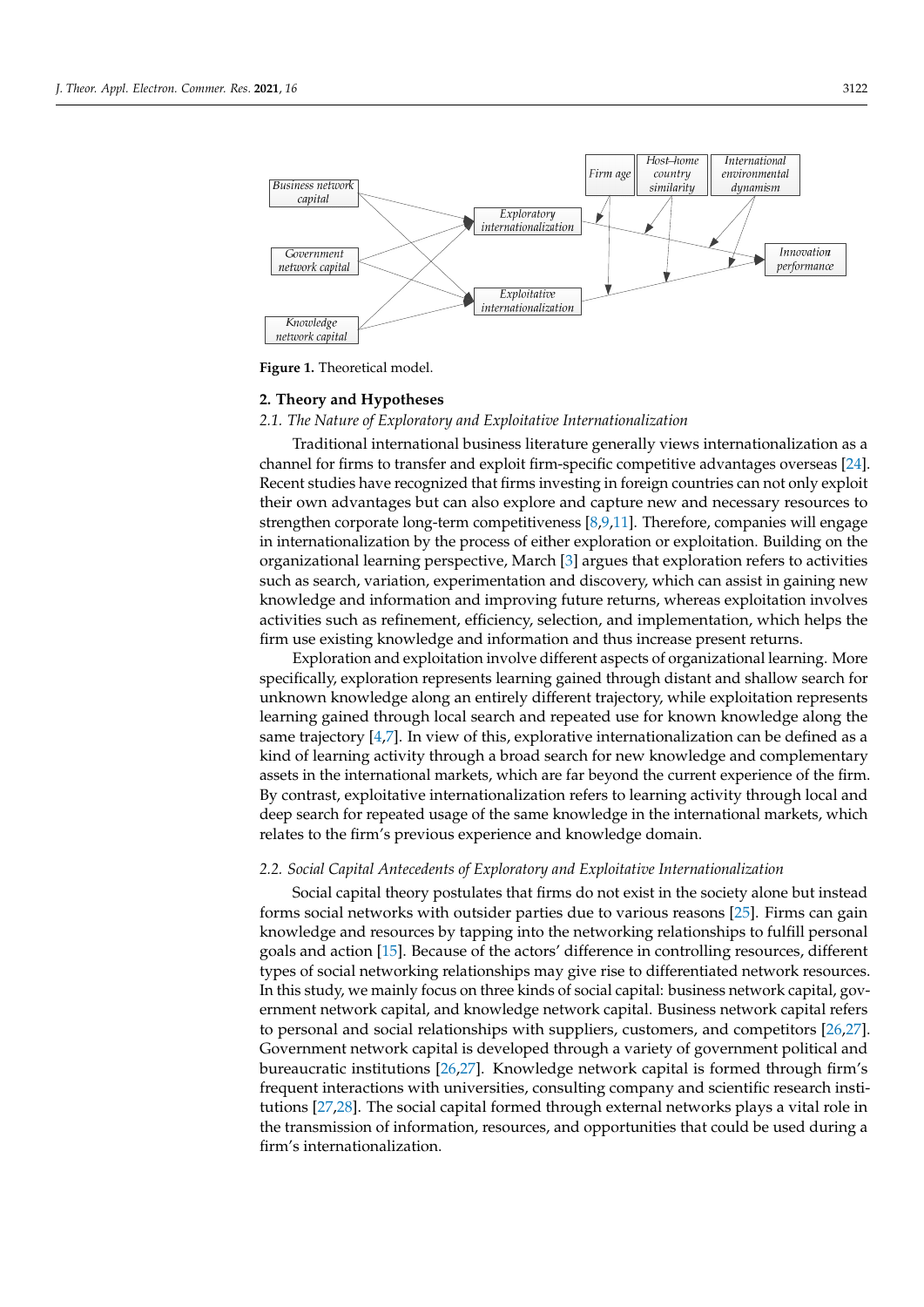2.2.1. Relative Influence of Business Network Capital on Exploratory and Exploitative Internationalization

Existing research has suggested that business network plays an important role in a firm's internationalization, through which many domestic firms learn foreign technological and marketing knowledge beneficial for internationalization [\[16](#page-14-15)[,17\]](#page-14-16). However, we highlight that business network capital has a stronger positive impact on exploitative internationalization than exploratory internationalization. Exploratory internationalization is to seek and acquire new knowledge overseas, which proposes a higher request to firms' resource reserve and risk bearing capacity. In contrast, exploitative internationalization is about leveraging existing knowledge to capitalize on market opportunities—the key success point of which is to establish a stable production system and fully understand foreign customer preference, as well as a political and legal environment [\[4,](#page-14-3)[29\]](#page-15-0). Good networking relationships with suppliers provide international firms with premium quality raw materials and timely delivery service, good ties with customer help international firms improve product attractiveness and understand consumption tendency, and good relationships with competitors can spur inter-firm cooperation and further push product upgrading [\[27\]](#page-14-26). In view of this, we argue that business network capital must be more prone to helping firms exploit in the international markets. Therefore, we propose that:

**Hypothesis 1 (H1).** *Compared to exploratory internationalization, business network capital is more strongly positively related to exploitative internationalization*.

2.2.2. Relative Influence of Government Network Capital on Exploratory and Exploitative Internationalization

Ties with government officials represent a unique type of managerial resource [\[30\]](#page-15-1). After decades of structural reform, government still controls various resources and owns the right to allocate resources, which leads firms to tend to pay disproportionately greater attention in establishing relationships with government officials [\[27\]](#page-14-26). Although contact with government can help firms obtain information and funding that is beneficial for entering into international markets, we argue that government network capital is more profitable for exploratory internationalization than exploitative internationalization. Compared to exploitative internationalization, which requires the firm to own certain foreign marketing knowledge and technological capability, exploratory internationalization is a huge-input and high-risk activity with uncertain short-term income, imposing heavy burdens on a firm's financial condition [\[4,](#page-14-3)[29\]](#page-15-0). It is noteworthy that government can provide opportunities for firms to understand foreign culture, customer demand and commercial institutions, such as participating in an international fair, but marketing and technological knowledge learned from this channel may be superficial and cannot directly be used in a firm's production. Instead, firms are more inclined to treat government institutions as a source of financing and cost reduction through such programs as soft loan support, export subsidies, tax reduction and exemption, which can greatly increase international firms' risk-taking capability and finally promote exploratory internationalization [\[17,](#page-14-16)[31\]](#page-15-2). Therefore, we propose that:

**Hypothesis 2 (H2).** *Compared to exploitative internationalization, government network capital is more strongly positively related to exploratory internationalization*.

2.2.3. Relative Influence of Knowledge Network Capital on Exploratory and Exploitative Internationalization

Ties with such knowledgeable entities as universities, consulting companies and scientific research institutions have not received enough attention in international business research field. Knowledge networks can provide international firms with plenty of scientific and technological knowledge [\[32\]](#page-15-3). Although the prerequisite of both exploring and exploiting overseas is to own certain knowledge, we still hold that a relationship with knowledge networks is more beneficial for exploitative internationalization, rather than ex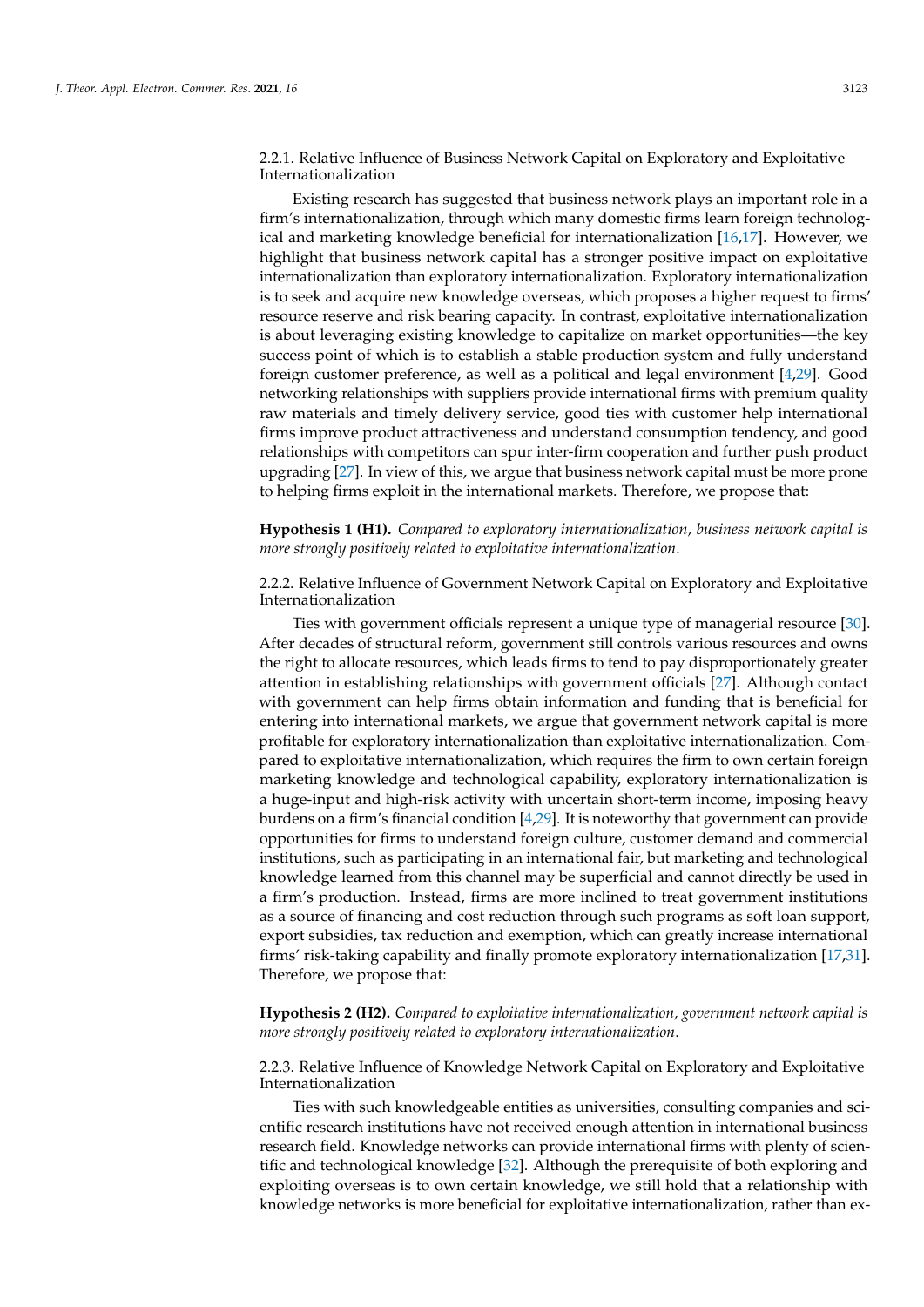ploratory internationalization. As we have mentioned above, the biggest obstacle for firms to implement exploratory internationalization is about risk-bearing capacity stemming from resource constraints, and the major barrier to exploit competitive advantage overseas is to produce competitive products that meet the needs of foreign markets  $[4,29]$  $[4,29]$ . Through entering into knowledge networks, international firms can take over intellectual resources by cooperating with universities and research institutions to conquer technical problems, and finally successfully launch new products to foreign customers [\[32\]](#page-15-3), which directly determine the success or failure of exploitative internationalization. Zhang and Li [\[28\]](#page-14-27) found that such service intermediaries as consulting companies can not only help firms solve technical problems straightforward, but can also provide other optional connections to firms when they cannot effectively solve the problem. Therefore, we propose that:

**Hypothesis 3 (H3).** *Compared to exploratory internationalization, knowledge network capital is more strongly positively related to exploitative internationalization*.

# *2.3. Impacts of Exploratory and Exploitative Internationalization on Innovation Performance* 2.3.1. Exploratory Internationalization and Innovation Performance

Exploratory internationalization arises out of a necessity for firms to learn and obtain novel technological and marketing knowledge and information in overseas markets. Exploratory internationalization can positively influence innovation in two aspects [\[7](#page-14-6)[,19](#page-14-18)[,33\]](#page-15-4). Exploring overseas can enrich firms' knowledge pool by adding new variants of technological and market information. The rise in the amount and novelty of knowledge repository may increase international firms' innovative problem-solving capability. Wu and Chen [\[9\]](#page-14-9) point out that exploratory internationalization can help international firms avoid the competence trap and avoid short-sightedness through continuously bringing a large amount of differentiated information that significantly enhances the ability of firms to launch new products and improve innovation process. Conversely, exploring overseas can provide firms with new insights and innovative ideas that help firms differentiate from other competitors. Mihalache, Jansen, Van Den Bosch, and Volberda [\[34\]](#page-15-5) argue that novel knowledge sourced overseas can help firms increase useful knowledge recombination, update the thinking mode, and win out over competitors. Therefore, we propose that:

#### **Hypothesis 4 (H4).** *Exploratory internationalization is positively related to innovation performance*.

#### 2.3.2. Exploitative Internationalization and Innovation Performance

The aim of conducting exploitative activities overseas for international firms is to fully use their competitive advantages in foreign markets. Exploitative internationalization can positively influence innovation in three ways [\[7](#page-14-6)[,19,](#page-14-18)[33\]](#page-15-4). First, repeatedly using the firm's technological and marketing knowledge elements can improve innovation efficiency via finding the most cost-effective ways to solve product development problems. Through the reuse of existing knowledge, managers can better understand the distribution and functionality of internal knowledge and thus be able to integrate existing knowledge to discover and integrate new innovation opportunities [\[9\]](#page-14-9). Second, increased familiarities with an existing operational domain reduce errors in problem solving and avoid mistakes in product development process. Lastly, exploitative internationalization provides firms with greater opportunities to find new ways for the recombination of existing knowledge, which helps gain new insight into the innovation process. Wu and Qu [\[22\]](#page-14-21) argue that a thorough understanding of the foreign context developed through extensive exploitative internationalization can help EM MNEs refine any technologies discovered and adapt them to address foreign market needs, leading to successful new products that appeal to foreign customers. Therefore, we propose that:

**Hypothesis 5 (H5).** *Exploitative internationalization is positively related to innovation performance*.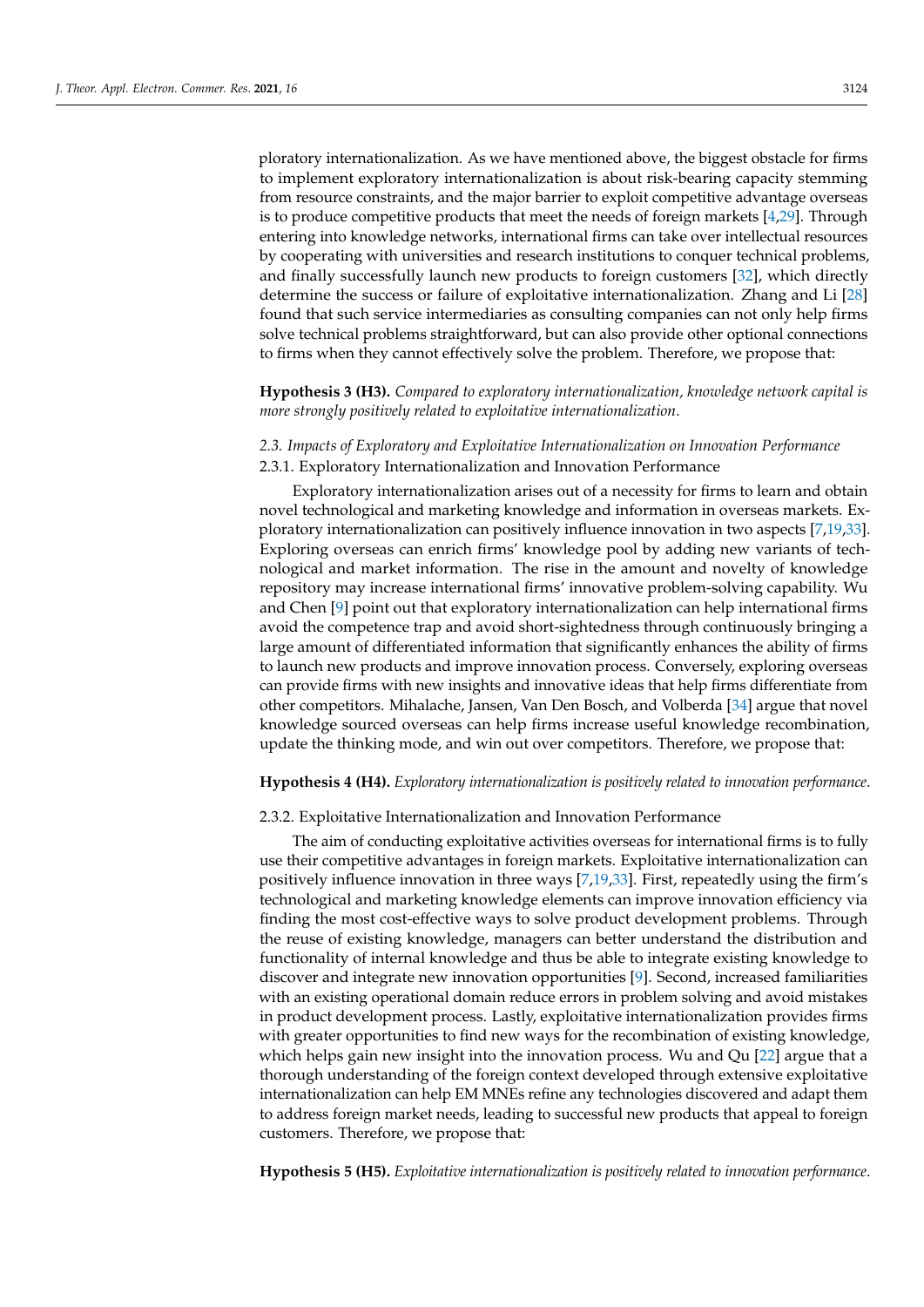# *2.4. Organizational, Strategic and Environmental Contingencies of Exploratory and Exploitative Internationalization*

We argue that a firm's innovation performance can be both positively affected by the choices of exploration and exploitation strategies in its internationalization, but more importantly, the innovative effects of exploratory and exploitative internationalization are subject to a joint consideration of their fit with organizational, strategic, and environmental factors. Contingency scholars have argued that the best way to organize depends on the nature of the environment to which the organization must relate [\[35\]](#page-15-6), and a decision maker needs to work hard to achieve the alignment between organizational goals and the internal and external environmental conditions [\[36\]](#page-15-7). Therefore, we can imagine that the innovation performance of international firms depends on the congruence between the choices of exploratory and exploitative internationalization and the environment, strategy, and firm characteristics.

2.4.1. Organizational Fit: Exploratory Internationalization, Exploitative Internationalization and Firm Age

As an important indicator for a firm's accumulative resource base, firm age plays a critical role in a firms' strategic decisions and performance [\[37\]](#page-15-8). We expect that innovation performance is affected by a fit between its international strategies (firms' choice between exploratory and exploitative internationalization) and firm age. In general, younger firms face a liability of newness and smallness and have limited internal resources and capabilities and external networks as opposed to more mature firms [\[33\]](#page-15-4). Although exploratory internationalization provides younger firms with considerable novel knowledge and information, it is a real high-risk challenge for them to devote or borrow enough resources to integrate the knowledge learned overseas. Therefore, the innovation effect of exploratory internationalization may be limited for younger firms, and younger firms tend to choose and benefit more from exploitative internationalization, which enables them to make more efficient use of their existing resources and capabilities.

When firms age, successful exploitative practices tend to be retained, reinforced, and developed into organizational memories and routines [\[38\]](#page-15-9), which make firms fall into organizational simplicity, competency traps and core-rigidity [\[39,](#page-15-10)[40\]](#page-15-11). Then, it is a wise choice for older firms to choose and implement exploratory internationalization, which provides them with significant learning opportunities to renew obsolete resources and capabilities. In contrast, exploiting competitive advantages in the international markets cannot provide much new knowledge and cutting-edge thinking for an older firm's update. Therefore, we propose that:

**Hypothesis 6 (H6a).** *Older firms will benefit higher innovation performance from exploratory internationalization*.

**Hypothesis 6 (H6b).** *Younger firms will benefit higher innovation performance from exploitative internationalization*.

2.4.2. Strategic Fit: Exploratory Internationalization, Exploitative Internationalization and Host–Home Country Similarity

The strategic fit between international strategies and market selection decisions is critical to a firms' innovation performance because this alignment enables firms to take full advantage of their respective strategies [\[41\]](#page-15-12). Entering into foreign countries with low host– home country similarity on a social culture, political institution, and economic development level provides ample learning opportunities for exploration-oriented firms [\[42\]](#page-15-13). Firms can leverage new technological and marketing knowledge learned overseas to create new products. However, if firms implement exploitative strategy in dissimilar countries, they will soon find that their products are uncompetitive and unsuitable for foreign customers. In other words, countries with a low level of host–home country similarity may work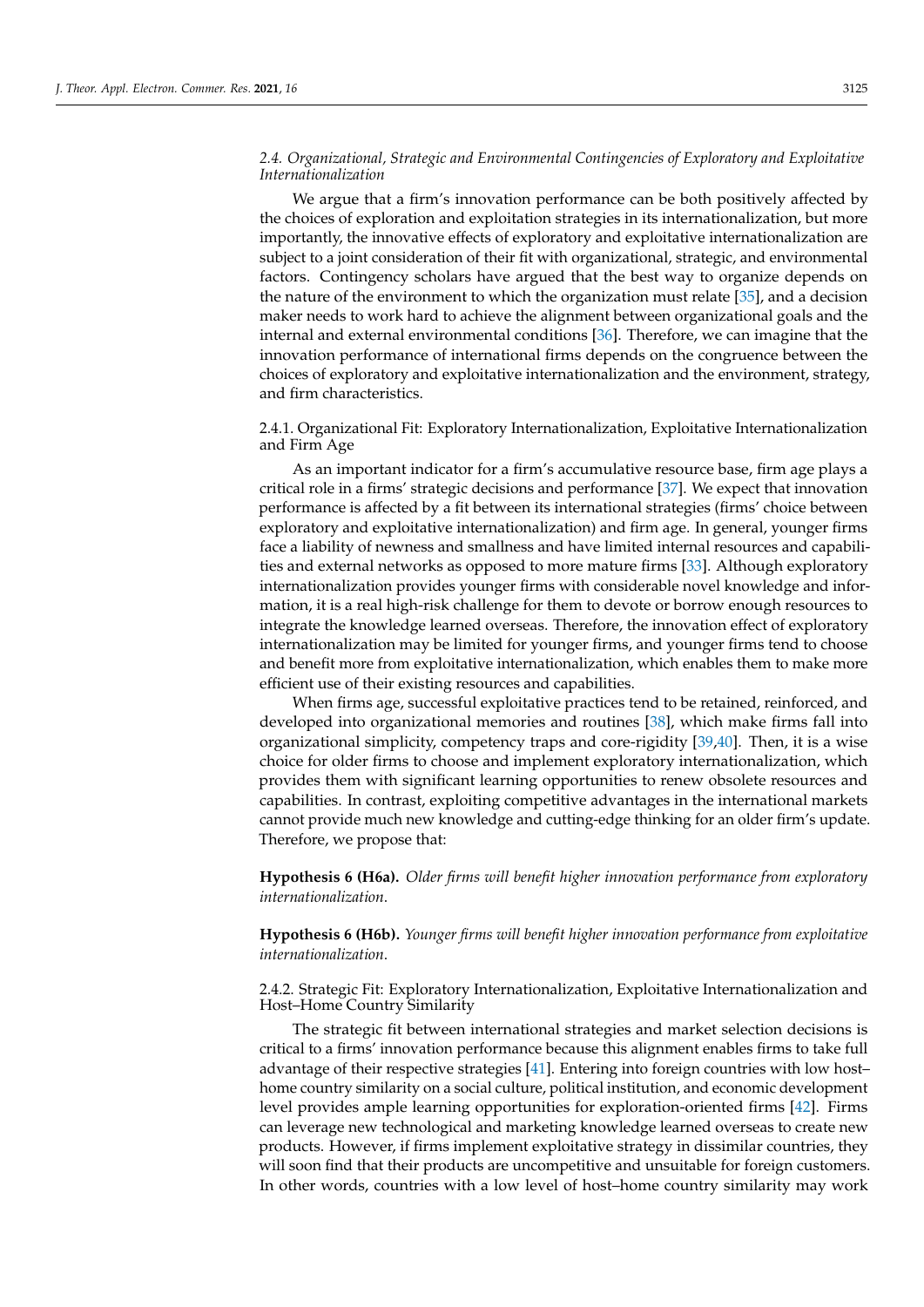to prohibit exploitation-oriented firms from leveraging their knowledge and skills to enhance innovation.

In contrast, when firms select to enter into foreign countries with high host–home country similarity in terms of social and business culture, political institution and economic development level, it means that they can repeatedly capitalize on current knowledge/skills and existing products/services with minimal change [\[43\]](#page-15-14), and can finally obtain increased innovation efficiency and reduced innovation errors and mistakes [\[7\]](#page-14-6). Otherwise, we expect firms that implementing exploratory internationalization strategy in similar countries will acquire non-differential technological and marketing information that may not be useful for innovation. In other words, a high level of host–home country similarity may hinder exploration-oriented firms from seeking novel knowledge to enhance innovation. Therefore, we propose that:

**Hypothesis 7 (H7a).** *When firms enter into foreign countries with low host–home country similarity, firms will benefit higher innovation performance from exploratory internationalization*.

**Hypothesis 7 (H7b).** *When firms enter into foreign countries with high host–home country similarity, firms will benefit higher innovation performance from exploitative internationalization*.

2.4.3. Environmental Fit: Exploratory Internationalization, Exploitative Internationalization and International Environmental Dynamism

International environmental dynamism refers to the rate of change and the degree of instability of the environment [\[44\]](#page-15-15), such as technology, customer preferences, competitor, product demand or supply of materials [\[4\]](#page-14-3). High dynamic international environments are associated with more novel technological and marketing opportunities, and high-risk of technological obsolescence [\[5](#page-14-4)[,33\]](#page-15-4). To minimize this threat of obsolescence, it is prudent for firms to explore in dynamic international environment with booming innovation opportunity, which helps international firms create new products and services. In this environment, we expect that firms pursuing exploitative internationalization are likely to obtain decreasing innovation performance because they become consistently better at making slight modification in existing products, which cannot meet the dynamic demand of emerging markets.

In contrast, slow increase in demand, low turnover of rivals, and greater technology stability characterize low dynamic international environments [\[5](#page-14-4)[,33\]](#page-15-4). Then, managers face low pressure to have to implement high-risk and enormous resource-committing exploratory internationalization, and are inclined to turn to reuse existing resources and capabilities to reap the predictable benefits of exploitative internationalization. Under the circumstances, we expect that firms pursuing exploratory internationalization will devote a large sum of resources in exploration and produce too premium and advancing products and services that do not meet the existing market's demand, but which finally hurt firm's innovation. Thus, firms in a low dynamic international environment will reap more benefits by exploitative internationalization as opposed to exploratory internationalization. Therefore, we propose that:

**Hypothesis 8 (H8a).** *In a high dynamic international environment, firms will benefit higher innovation performance from exploratory internationalization*.

**Hypothesis 8 (H8b).** *In a low dynamic international environment, firms will benefit higher innovation performance from exploitative internationalization*.

### **3. Methodology**

# *3.1. Sample and Data Collection*

Our study's sampling frame was international manufacturing enterprises located in the industrial parks in Zhejiang province in China. Existing research has proven that the Chinese government strongly encourages the internationalization of enterprises in the past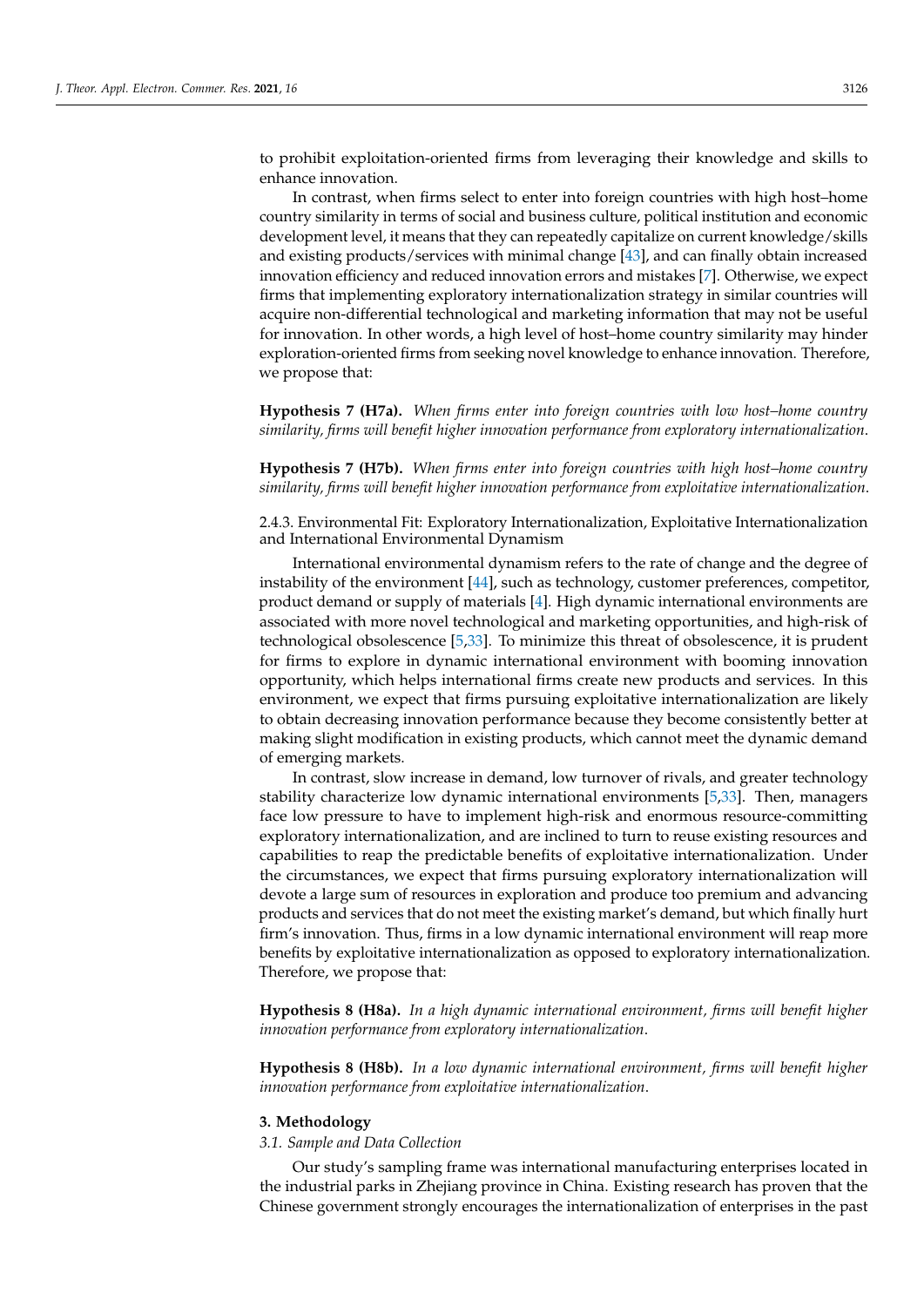two decades, and Zhejiang is one of the most active international regions in China because of its highly developed private economy and early internationalization pace [\[1](#page-14-0)[,45\]](#page-15-16). Thus, the Zhejiang context offers a rich setting in which to test our hypotheses. We drew on a random sample of 700 new ventures from a list of 2000 firms.

We selected the top managers responsible for international operations and innovation management as the key informant. After several rounds of phone, fax, and personal follow-ups, 227 valid questionnaires (32.4 percent) were returned after deleting replies with missing observations. Of the responding multinational enterprises, 30.40% were in the electronic information industry, 19.38% were in special equipment manufacturing, 13.22% were in transportation equipment manufacturing, 12.78% were in ordinary machinery manufacturing, 9.25% were in the metal products industry, and 14.97% were classified as other (e.g., textiles and clothing). As for the common method bias, Harmon's one-factor test showed that no single factor explained a majority of the variance, demonstrating that common method bias was not a serious concern in this study.

#### *3.2. Measures, Reliability and Validity*

# 3.2.1. Dependent Variable

Following the approach of Chen, Chen and Vanhaverbeke [\[46\]](#page-15-17), Wu, Chen and Jiao [\[1\]](#page-14-0) and Wu, Chen and Liu [\[47\]](#page-15-18), we used six items to measure innovation performance, which reflected the performance conditions in terms of new products development and sales comparing to their major competitors in the same industry.

# 3.2.2. Independent Variables

The measurement scales of exploratory and exploitative internationalization were developed based on the understanding of Makino, Lau and Yeh [\[8\]](#page-14-7) and Hsu, Lien and Chen  $[11]$ , with the measurement items adapted from Cui, Meyer and Hu  $[41]$  on strategic asset seeking, market seeking and efficiency seeking, adjusted from Luo [\[45\]](#page-15-16) on capability building and capability exploitation.

Adapted from Park and Luo [\[26\]](#page-14-25) and Peng and Luo [\[27\]](#page-14-26), we used four items to measure business network capital by asking the respondents to assess the degree to which their firms established close cooperation connections with such business partners as customers, suppliers, competitors. We measured government network capital with four items adjusted from Peng and Luo [\[27\]](#page-14-26) and Zhang, Zhang and Bell [\[32\]](#page-15-3). On the basis of work by Zhang and Li [\[28\]](#page-14-27), and Guan and Liu [\[30\]](#page-15-1), knowledge network capital was quantified by combining data on three sources of knowledge or information used in internationalization, including (1) universities, (2) scientific research institutions, and (3) technological intermediaries.

#### 3.2.3. Moderating Variables

Firm age was operationalized as the number of years since the firm was founded. Based on the work of Jaworski and Kohli [\[48\]](#page-15-19) and Jansen, Van Den Bosch and Volberda [\[5\]](#page-14-4), a three-item scale was used for international environmental dynamism tapping into the rate of change and the instability of the international environment. Following Cui, Meyer and Hu [\[41\]](#page-15-12), host–home country similarity was measured with three items that reflected the similarity between the targeted country and the home country in the following dimensions: (1) business culture, (2) political and legal system, and (3) economic development.

## 3.2.4. Controls

Four variables that may affect a firm's internationalization were controlled. First, firm size was operationalized as the natural log value of the total employees. Second, R&D intensity was measured as R&D expenditures as a percentage of sales because firms with higher levels of R&D investment tended to have better innovation performance. Third, international experience was measured by the number of years that a firm had engaged in international business [\[49\]](#page-15-20). Finally, we used five dummy variables, industry dummy 1 (electronic information), industry dummy 2 (special equipment manufacturing), industry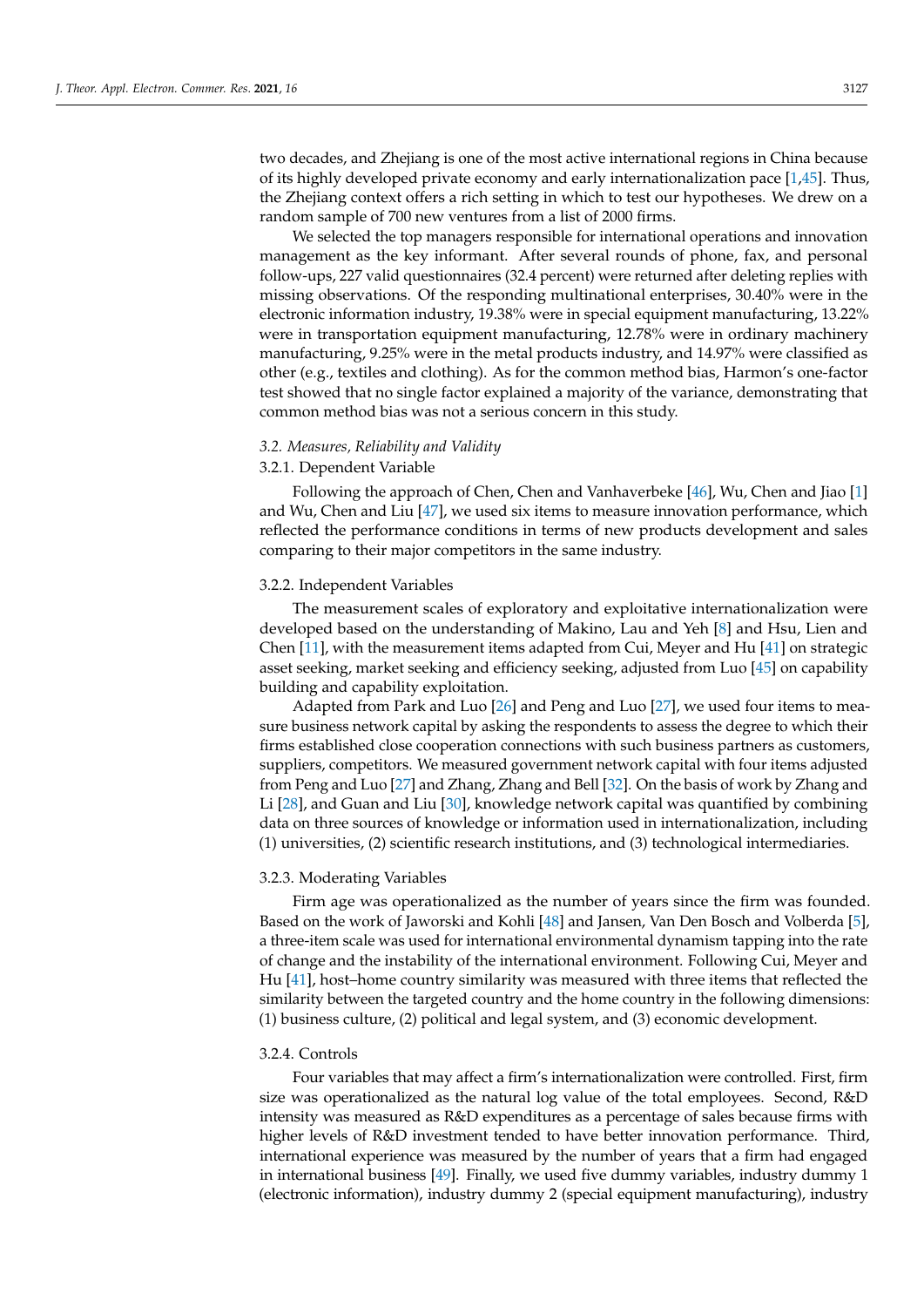dummy 3 (transportation equipment manufacturing), industry dummy 4 (ordinary machinery manufacturing), and industry dummy 5 (metal product) to control for industry effects.

## 3.2.5. Reliability and Validity of the Constructs

The alpha reliabilities of our constructs were greater than the recommended 0.70 (as seen in Table [1\)](#page-8-0), ranging from 0.900 to 0.985, which shows good reliability. An integrated eight-factor confirmatory factor analysis (CFA) showed that the model fit the data well ( $\chi^2$  = 807.072, *p* = 0.000;  $\chi^2$ /df = 1.728, NNFI = 0.954, CFI = 0.959, IFI = 0.959, RMSEA =  $0.057$ ). Item loadings were as proposed and significant ( $p < 0.01$ ), as shown in Table [1.](#page-8-0) To test the discriminant validity, we also calculated the average variance extracted (AVE) for each construct and found that the AVE by the measure of each factor was larger than the squared correlation of that factor's measure, with all measures of other factors in the model, strongly supporting the discriminant validity.

**Table 1.** Construct measurement and confirmatory factor analysis results.

<span id="page-8-0"></span>

| Business network capital (Cronbach $\alpha = 0.924$ , AVE = 0.752)<br>0.881<br>1. Establish close cooperation connections with customers<br>2. Keep tight cooperation relationships with suppliers<br>0.871<br>3. Build friendly cooperation relationships with competitors<br>0.884<br>4. Spend much effort in cultivating good relations with business partners<br>0.832<br>Government network capital (Cronbach $\alpha$ = 0.933, AVE = 0.779)<br>0.904<br>1. Devote much energy to build close ties with officials of government and its agencies<br>2. Establish friendly relationships with officials in industrial bureaus<br>0.856<br>3. Build friendly relations with regulatory and supporting organizations such as state banks, tax<br>0.873<br>bureaus, commercial administration bureaus and other governmental agencies<br>0.896<br>4. Receive favorable treatment from government and its agencies<br>Knowledge network capital (Cronbach $\alpha = 0.909$ , AVE = 0.770)<br>0.872<br>1. Keep good cooperation relationship with universities<br>0.877<br>2. Keep good cooperation relationship with scientific research institutions<br>3. Keep good cooperation relationship with technological intermediaries<br>0.883<br>Exploratory internationalization (Cronbach $\alpha$ = 0.963, AVE = 0.841)<br>0.895<br>1. Recruit high-level R&D and management talent in foreign markets<br>2. Seek technological and marketing resources overseas for firm's development<br>0.899<br>0.907<br>3. Acquire the managerial know-how of foreign peers for further improvement<br>4. Take advantage of foreign advanced R&D infrastructure<br>0.894<br>5. Obtain global business information and technology spillover<br>0.987<br>Exploitative internationalization (Cronbach $\alpha = 0.921$ , AVE = 0.702)<br>0.847<br>1. Leverage technological advantages in foreign markets<br>2. Enter into foreign markets to expand the market space<br>0.833<br>3. Intend to lower transportation cost by producing abroad<br>0.854<br>0.839<br>4. Utilize cheap labor and raw material in foreign markets<br>0.816<br>5. Expand into foreign markets to benefit from investment incentives<br>Host-home country similarity (Cronbach $\alpha = 0.900$ , AVE = 0.760)<br>0.874<br>1. The foreign country we enter has similar business cultures as home country<br>0.879<br>2. The foreign country we enter has similar political and legal system as home country<br>3. The foreign country we enter is as economically developed as home country<br>0.863<br>International environmental dynamism (Cronbach $\alpha = 0.912$ , AVE = 0.777)<br>0.886<br>1. Technologies change rapidly in foreign markets<br>2. Foreign Customers regularly ask for new products and services<br>0.890<br>3. Foreign competitors regularly launch new products and services<br>0.869<br>Innovation performance (Cronbach $\alpha = 0.985$ , AVE = 0.917)<br>1. The number of new products<br>0.955<br>0.959<br>2. The ratio of new products sales to total sales<br>3. The speed of new product development<br>0.953<br>0.954<br>4. The success ratio<br>5. The number of patent applications<br>0.973 | <b>Constructs/Measurement Items</b> | <b>Standardized Loadings</b> |
|---------------------------------------------------------------------------------------------------------------------------------------------------------------------------------------------------------------------------------------------------------------------------------------------------------------------------------------------------------------------------------------------------------------------------------------------------------------------------------------------------------------------------------------------------------------------------------------------------------------------------------------------------------------------------------------------------------------------------------------------------------------------------------------------------------------------------------------------------------------------------------------------------------------------------------------------------------------------------------------------------------------------------------------------------------------------------------------------------------------------------------------------------------------------------------------------------------------------------------------------------------------------------------------------------------------------------------------------------------------------------------------------------------------------------------------------------------------------------------------------------------------------------------------------------------------------------------------------------------------------------------------------------------------------------------------------------------------------------------------------------------------------------------------------------------------------------------------------------------------------------------------------------------------------------------------------------------------------------------------------------------------------------------------------------------------------------------------------------------------------------------------------------------------------------------------------------------------------------------------------------------------------------------------------------------------------------------------------------------------------------------------------------------------------------------------------------------------------------------------------------------------------------------------------------------------------------------------------------------------------------------------------------------------------------------------------------------------------------------------------------------------------------------------------------------------------------------------------------------------------------------------------------------------------------------------------------------------------------------------------------------------------------------------------------------------------------------------------------------------------------------------------------------------------------------------------|-------------------------------------|------------------------------|
|                                                                                                                                                                                                                                                                                                                                                                                                                                                                                                                                                                                                                                                                                                                                                                                                                                                                                                                                                                                                                                                                                                                                                                                                                                                                                                                                                                                                                                                                                                                                                                                                                                                                                                                                                                                                                                                                                                                                                                                                                                                                                                                                                                                                                                                                                                                                                                                                                                                                                                                                                                                                                                                                                                                                                                                                                                                                                                                                                                                                                                                                                                                                                                                             |                                     |                              |
|                                                                                                                                                                                                                                                                                                                                                                                                                                                                                                                                                                                                                                                                                                                                                                                                                                                                                                                                                                                                                                                                                                                                                                                                                                                                                                                                                                                                                                                                                                                                                                                                                                                                                                                                                                                                                                                                                                                                                                                                                                                                                                                                                                                                                                                                                                                                                                                                                                                                                                                                                                                                                                                                                                                                                                                                                                                                                                                                                                                                                                                                                                                                                                                             |                                     |                              |
|                                                                                                                                                                                                                                                                                                                                                                                                                                                                                                                                                                                                                                                                                                                                                                                                                                                                                                                                                                                                                                                                                                                                                                                                                                                                                                                                                                                                                                                                                                                                                                                                                                                                                                                                                                                                                                                                                                                                                                                                                                                                                                                                                                                                                                                                                                                                                                                                                                                                                                                                                                                                                                                                                                                                                                                                                                                                                                                                                                                                                                                                                                                                                                                             |                                     |                              |
|                                                                                                                                                                                                                                                                                                                                                                                                                                                                                                                                                                                                                                                                                                                                                                                                                                                                                                                                                                                                                                                                                                                                                                                                                                                                                                                                                                                                                                                                                                                                                                                                                                                                                                                                                                                                                                                                                                                                                                                                                                                                                                                                                                                                                                                                                                                                                                                                                                                                                                                                                                                                                                                                                                                                                                                                                                                                                                                                                                                                                                                                                                                                                                                             |                                     |                              |
|                                                                                                                                                                                                                                                                                                                                                                                                                                                                                                                                                                                                                                                                                                                                                                                                                                                                                                                                                                                                                                                                                                                                                                                                                                                                                                                                                                                                                                                                                                                                                                                                                                                                                                                                                                                                                                                                                                                                                                                                                                                                                                                                                                                                                                                                                                                                                                                                                                                                                                                                                                                                                                                                                                                                                                                                                                                                                                                                                                                                                                                                                                                                                                                             |                                     |                              |
|                                                                                                                                                                                                                                                                                                                                                                                                                                                                                                                                                                                                                                                                                                                                                                                                                                                                                                                                                                                                                                                                                                                                                                                                                                                                                                                                                                                                                                                                                                                                                                                                                                                                                                                                                                                                                                                                                                                                                                                                                                                                                                                                                                                                                                                                                                                                                                                                                                                                                                                                                                                                                                                                                                                                                                                                                                                                                                                                                                                                                                                                                                                                                                                             |                                     |                              |
|                                                                                                                                                                                                                                                                                                                                                                                                                                                                                                                                                                                                                                                                                                                                                                                                                                                                                                                                                                                                                                                                                                                                                                                                                                                                                                                                                                                                                                                                                                                                                                                                                                                                                                                                                                                                                                                                                                                                                                                                                                                                                                                                                                                                                                                                                                                                                                                                                                                                                                                                                                                                                                                                                                                                                                                                                                                                                                                                                                                                                                                                                                                                                                                             |                                     |                              |
|                                                                                                                                                                                                                                                                                                                                                                                                                                                                                                                                                                                                                                                                                                                                                                                                                                                                                                                                                                                                                                                                                                                                                                                                                                                                                                                                                                                                                                                                                                                                                                                                                                                                                                                                                                                                                                                                                                                                                                                                                                                                                                                                                                                                                                                                                                                                                                                                                                                                                                                                                                                                                                                                                                                                                                                                                                                                                                                                                                                                                                                                                                                                                                                             |                                     |                              |
|                                                                                                                                                                                                                                                                                                                                                                                                                                                                                                                                                                                                                                                                                                                                                                                                                                                                                                                                                                                                                                                                                                                                                                                                                                                                                                                                                                                                                                                                                                                                                                                                                                                                                                                                                                                                                                                                                                                                                                                                                                                                                                                                                                                                                                                                                                                                                                                                                                                                                                                                                                                                                                                                                                                                                                                                                                                                                                                                                                                                                                                                                                                                                                                             |                                     |                              |
|                                                                                                                                                                                                                                                                                                                                                                                                                                                                                                                                                                                                                                                                                                                                                                                                                                                                                                                                                                                                                                                                                                                                                                                                                                                                                                                                                                                                                                                                                                                                                                                                                                                                                                                                                                                                                                                                                                                                                                                                                                                                                                                                                                                                                                                                                                                                                                                                                                                                                                                                                                                                                                                                                                                                                                                                                                                                                                                                                                                                                                                                                                                                                                                             |                                     |                              |
|                                                                                                                                                                                                                                                                                                                                                                                                                                                                                                                                                                                                                                                                                                                                                                                                                                                                                                                                                                                                                                                                                                                                                                                                                                                                                                                                                                                                                                                                                                                                                                                                                                                                                                                                                                                                                                                                                                                                                                                                                                                                                                                                                                                                                                                                                                                                                                                                                                                                                                                                                                                                                                                                                                                                                                                                                                                                                                                                                                                                                                                                                                                                                                                             |                                     |                              |
|                                                                                                                                                                                                                                                                                                                                                                                                                                                                                                                                                                                                                                                                                                                                                                                                                                                                                                                                                                                                                                                                                                                                                                                                                                                                                                                                                                                                                                                                                                                                                                                                                                                                                                                                                                                                                                                                                                                                                                                                                                                                                                                                                                                                                                                                                                                                                                                                                                                                                                                                                                                                                                                                                                                                                                                                                                                                                                                                                                                                                                                                                                                                                                                             |                                     |                              |
|                                                                                                                                                                                                                                                                                                                                                                                                                                                                                                                                                                                                                                                                                                                                                                                                                                                                                                                                                                                                                                                                                                                                                                                                                                                                                                                                                                                                                                                                                                                                                                                                                                                                                                                                                                                                                                                                                                                                                                                                                                                                                                                                                                                                                                                                                                                                                                                                                                                                                                                                                                                                                                                                                                                                                                                                                                                                                                                                                                                                                                                                                                                                                                                             |                                     |                              |
|                                                                                                                                                                                                                                                                                                                                                                                                                                                                                                                                                                                                                                                                                                                                                                                                                                                                                                                                                                                                                                                                                                                                                                                                                                                                                                                                                                                                                                                                                                                                                                                                                                                                                                                                                                                                                                                                                                                                                                                                                                                                                                                                                                                                                                                                                                                                                                                                                                                                                                                                                                                                                                                                                                                                                                                                                                                                                                                                                                                                                                                                                                                                                                                             |                                     |                              |
|                                                                                                                                                                                                                                                                                                                                                                                                                                                                                                                                                                                                                                                                                                                                                                                                                                                                                                                                                                                                                                                                                                                                                                                                                                                                                                                                                                                                                                                                                                                                                                                                                                                                                                                                                                                                                                                                                                                                                                                                                                                                                                                                                                                                                                                                                                                                                                                                                                                                                                                                                                                                                                                                                                                                                                                                                                                                                                                                                                                                                                                                                                                                                                                             |                                     |                              |
|                                                                                                                                                                                                                                                                                                                                                                                                                                                                                                                                                                                                                                                                                                                                                                                                                                                                                                                                                                                                                                                                                                                                                                                                                                                                                                                                                                                                                                                                                                                                                                                                                                                                                                                                                                                                                                                                                                                                                                                                                                                                                                                                                                                                                                                                                                                                                                                                                                                                                                                                                                                                                                                                                                                                                                                                                                                                                                                                                                                                                                                                                                                                                                                             |                                     |                              |
|                                                                                                                                                                                                                                                                                                                                                                                                                                                                                                                                                                                                                                                                                                                                                                                                                                                                                                                                                                                                                                                                                                                                                                                                                                                                                                                                                                                                                                                                                                                                                                                                                                                                                                                                                                                                                                                                                                                                                                                                                                                                                                                                                                                                                                                                                                                                                                                                                                                                                                                                                                                                                                                                                                                                                                                                                                                                                                                                                                                                                                                                                                                                                                                             |                                     |                              |
|                                                                                                                                                                                                                                                                                                                                                                                                                                                                                                                                                                                                                                                                                                                                                                                                                                                                                                                                                                                                                                                                                                                                                                                                                                                                                                                                                                                                                                                                                                                                                                                                                                                                                                                                                                                                                                                                                                                                                                                                                                                                                                                                                                                                                                                                                                                                                                                                                                                                                                                                                                                                                                                                                                                                                                                                                                                                                                                                                                                                                                                                                                                                                                                             |                                     |                              |
|                                                                                                                                                                                                                                                                                                                                                                                                                                                                                                                                                                                                                                                                                                                                                                                                                                                                                                                                                                                                                                                                                                                                                                                                                                                                                                                                                                                                                                                                                                                                                                                                                                                                                                                                                                                                                                                                                                                                                                                                                                                                                                                                                                                                                                                                                                                                                                                                                                                                                                                                                                                                                                                                                                                                                                                                                                                                                                                                                                                                                                                                                                                                                                                             |                                     |                              |
|                                                                                                                                                                                                                                                                                                                                                                                                                                                                                                                                                                                                                                                                                                                                                                                                                                                                                                                                                                                                                                                                                                                                                                                                                                                                                                                                                                                                                                                                                                                                                                                                                                                                                                                                                                                                                                                                                                                                                                                                                                                                                                                                                                                                                                                                                                                                                                                                                                                                                                                                                                                                                                                                                                                                                                                                                                                                                                                                                                                                                                                                                                                                                                                             |                                     |                              |
|                                                                                                                                                                                                                                                                                                                                                                                                                                                                                                                                                                                                                                                                                                                                                                                                                                                                                                                                                                                                                                                                                                                                                                                                                                                                                                                                                                                                                                                                                                                                                                                                                                                                                                                                                                                                                                                                                                                                                                                                                                                                                                                                                                                                                                                                                                                                                                                                                                                                                                                                                                                                                                                                                                                                                                                                                                                                                                                                                                                                                                                                                                                                                                                             |                                     |                              |
|                                                                                                                                                                                                                                                                                                                                                                                                                                                                                                                                                                                                                                                                                                                                                                                                                                                                                                                                                                                                                                                                                                                                                                                                                                                                                                                                                                                                                                                                                                                                                                                                                                                                                                                                                                                                                                                                                                                                                                                                                                                                                                                                                                                                                                                                                                                                                                                                                                                                                                                                                                                                                                                                                                                                                                                                                                                                                                                                                                                                                                                                                                                                                                                             |                                     |                              |
|                                                                                                                                                                                                                                                                                                                                                                                                                                                                                                                                                                                                                                                                                                                                                                                                                                                                                                                                                                                                                                                                                                                                                                                                                                                                                                                                                                                                                                                                                                                                                                                                                                                                                                                                                                                                                                                                                                                                                                                                                                                                                                                                                                                                                                                                                                                                                                                                                                                                                                                                                                                                                                                                                                                                                                                                                                                                                                                                                                                                                                                                                                                                                                                             |                                     |                              |
|                                                                                                                                                                                                                                                                                                                                                                                                                                                                                                                                                                                                                                                                                                                                                                                                                                                                                                                                                                                                                                                                                                                                                                                                                                                                                                                                                                                                                                                                                                                                                                                                                                                                                                                                                                                                                                                                                                                                                                                                                                                                                                                                                                                                                                                                                                                                                                                                                                                                                                                                                                                                                                                                                                                                                                                                                                                                                                                                                                                                                                                                                                                                                                                             |                                     |                              |
|                                                                                                                                                                                                                                                                                                                                                                                                                                                                                                                                                                                                                                                                                                                                                                                                                                                                                                                                                                                                                                                                                                                                                                                                                                                                                                                                                                                                                                                                                                                                                                                                                                                                                                                                                                                                                                                                                                                                                                                                                                                                                                                                                                                                                                                                                                                                                                                                                                                                                                                                                                                                                                                                                                                                                                                                                                                                                                                                                                                                                                                                                                                                                                                             |                                     |                              |
|                                                                                                                                                                                                                                                                                                                                                                                                                                                                                                                                                                                                                                                                                                                                                                                                                                                                                                                                                                                                                                                                                                                                                                                                                                                                                                                                                                                                                                                                                                                                                                                                                                                                                                                                                                                                                                                                                                                                                                                                                                                                                                                                                                                                                                                                                                                                                                                                                                                                                                                                                                                                                                                                                                                                                                                                                                                                                                                                                                                                                                                                                                                                                                                             |                                     |                              |
|                                                                                                                                                                                                                                                                                                                                                                                                                                                                                                                                                                                                                                                                                                                                                                                                                                                                                                                                                                                                                                                                                                                                                                                                                                                                                                                                                                                                                                                                                                                                                                                                                                                                                                                                                                                                                                                                                                                                                                                                                                                                                                                                                                                                                                                                                                                                                                                                                                                                                                                                                                                                                                                                                                                                                                                                                                                                                                                                                                                                                                                                                                                                                                                             |                                     |                              |
|                                                                                                                                                                                                                                                                                                                                                                                                                                                                                                                                                                                                                                                                                                                                                                                                                                                                                                                                                                                                                                                                                                                                                                                                                                                                                                                                                                                                                                                                                                                                                                                                                                                                                                                                                                                                                                                                                                                                                                                                                                                                                                                                                                                                                                                                                                                                                                                                                                                                                                                                                                                                                                                                                                                                                                                                                                                                                                                                                                                                                                                                                                                                                                                             |                                     |                              |
|                                                                                                                                                                                                                                                                                                                                                                                                                                                                                                                                                                                                                                                                                                                                                                                                                                                                                                                                                                                                                                                                                                                                                                                                                                                                                                                                                                                                                                                                                                                                                                                                                                                                                                                                                                                                                                                                                                                                                                                                                                                                                                                                                                                                                                                                                                                                                                                                                                                                                                                                                                                                                                                                                                                                                                                                                                                                                                                                                                                                                                                                                                                                                                                             |                                     |                              |
|                                                                                                                                                                                                                                                                                                                                                                                                                                                                                                                                                                                                                                                                                                                                                                                                                                                                                                                                                                                                                                                                                                                                                                                                                                                                                                                                                                                                                                                                                                                                                                                                                                                                                                                                                                                                                                                                                                                                                                                                                                                                                                                                                                                                                                                                                                                                                                                                                                                                                                                                                                                                                                                                                                                                                                                                                                                                                                                                                                                                                                                                                                                                                                                             |                                     |                              |
|                                                                                                                                                                                                                                                                                                                                                                                                                                                                                                                                                                                                                                                                                                                                                                                                                                                                                                                                                                                                                                                                                                                                                                                                                                                                                                                                                                                                                                                                                                                                                                                                                                                                                                                                                                                                                                                                                                                                                                                                                                                                                                                                                                                                                                                                                                                                                                                                                                                                                                                                                                                                                                                                                                                                                                                                                                                                                                                                                                                                                                                                                                                                                                                             |                                     |                              |
|                                                                                                                                                                                                                                                                                                                                                                                                                                                                                                                                                                                                                                                                                                                                                                                                                                                                                                                                                                                                                                                                                                                                                                                                                                                                                                                                                                                                                                                                                                                                                                                                                                                                                                                                                                                                                                                                                                                                                                                                                                                                                                                                                                                                                                                                                                                                                                                                                                                                                                                                                                                                                                                                                                                                                                                                                                                                                                                                                                                                                                                                                                                                                                                             |                                     |                              |
|                                                                                                                                                                                                                                                                                                                                                                                                                                                                                                                                                                                                                                                                                                                                                                                                                                                                                                                                                                                                                                                                                                                                                                                                                                                                                                                                                                                                                                                                                                                                                                                                                                                                                                                                                                                                                                                                                                                                                                                                                                                                                                                                                                                                                                                                                                                                                                                                                                                                                                                                                                                                                                                                                                                                                                                                                                                                                                                                                                                                                                                                                                                                                                                             |                                     |                              |
|                                                                                                                                                                                                                                                                                                                                                                                                                                                                                                                                                                                                                                                                                                                                                                                                                                                                                                                                                                                                                                                                                                                                                                                                                                                                                                                                                                                                                                                                                                                                                                                                                                                                                                                                                                                                                                                                                                                                                                                                                                                                                                                                                                                                                                                                                                                                                                                                                                                                                                                                                                                                                                                                                                                                                                                                                                                                                                                                                                                                                                                                                                                                                                                             |                                     |                              |
|                                                                                                                                                                                                                                                                                                                                                                                                                                                                                                                                                                                                                                                                                                                                                                                                                                                                                                                                                                                                                                                                                                                                                                                                                                                                                                                                                                                                                                                                                                                                                                                                                                                                                                                                                                                                                                                                                                                                                                                                                                                                                                                                                                                                                                                                                                                                                                                                                                                                                                                                                                                                                                                                                                                                                                                                                                                                                                                                                                                                                                                                                                                                                                                             |                                     |                              |
|                                                                                                                                                                                                                                                                                                                                                                                                                                                                                                                                                                                                                                                                                                                                                                                                                                                                                                                                                                                                                                                                                                                                                                                                                                                                                                                                                                                                                                                                                                                                                                                                                                                                                                                                                                                                                                                                                                                                                                                                                                                                                                                                                                                                                                                                                                                                                                                                                                                                                                                                                                                                                                                                                                                                                                                                                                                                                                                                                                                                                                                                                                                                                                                             |                                     |                              |
|                                                                                                                                                                                                                                                                                                                                                                                                                                                                                                                                                                                                                                                                                                                                                                                                                                                                                                                                                                                                                                                                                                                                                                                                                                                                                                                                                                                                                                                                                                                                                                                                                                                                                                                                                                                                                                                                                                                                                                                                                                                                                                                                                                                                                                                                                                                                                                                                                                                                                                                                                                                                                                                                                                                                                                                                                                                                                                                                                                                                                                                                                                                                                                                             |                                     |                              |
|                                                                                                                                                                                                                                                                                                                                                                                                                                                                                                                                                                                                                                                                                                                                                                                                                                                                                                                                                                                                                                                                                                                                                                                                                                                                                                                                                                                                                                                                                                                                                                                                                                                                                                                                                                                                                                                                                                                                                                                                                                                                                                                                                                                                                                                                                                                                                                                                                                                                                                                                                                                                                                                                                                                                                                                                                                                                                                                                                                                                                                                                                                                                                                                             |                                     |                              |
|                                                                                                                                                                                                                                                                                                                                                                                                                                                                                                                                                                                                                                                                                                                                                                                                                                                                                                                                                                                                                                                                                                                                                                                                                                                                                                                                                                                                                                                                                                                                                                                                                                                                                                                                                                                                                                                                                                                                                                                                                                                                                                                                                                                                                                                                                                                                                                                                                                                                                                                                                                                                                                                                                                                                                                                                                                                                                                                                                                                                                                                                                                                                                                                             |                                     |                              |
|                                                                                                                                                                                                                                                                                                                                                                                                                                                                                                                                                                                                                                                                                                                                                                                                                                                                                                                                                                                                                                                                                                                                                                                                                                                                                                                                                                                                                                                                                                                                                                                                                                                                                                                                                                                                                                                                                                                                                                                                                                                                                                                                                                                                                                                                                                                                                                                                                                                                                                                                                                                                                                                                                                                                                                                                                                                                                                                                                                                                                                                                                                                                                                                             |                                     |                              |
|                                                                                                                                                                                                                                                                                                                                                                                                                                                                                                                                                                                                                                                                                                                                                                                                                                                                                                                                                                                                                                                                                                                                                                                                                                                                                                                                                                                                                                                                                                                                                                                                                                                                                                                                                                                                                                                                                                                                                                                                                                                                                                                                                                                                                                                                                                                                                                                                                                                                                                                                                                                                                                                                                                                                                                                                                                                                                                                                                                                                                                                                                                                                                                                             |                                     |                              |
|                                                                                                                                                                                                                                                                                                                                                                                                                                                                                                                                                                                                                                                                                                                                                                                                                                                                                                                                                                                                                                                                                                                                                                                                                                                                                                                                                                                                                                                                                                                                                                                                                                                                                                                                                                                                                                                                                                                                                                                                                                                                                                                                                                                                                                                                                                                                                                                                                                                                                                                                                                                                                                                                                                                                                                                                                                                                                                                                                                                                                                                                                                                                                                                             | 6. The novelty of new product       | 0.952                        |

Notes: All standardized coefficient loadings are significant at *p <* 0.001; AVE, average variance extracted for each multi-item construct in the research model.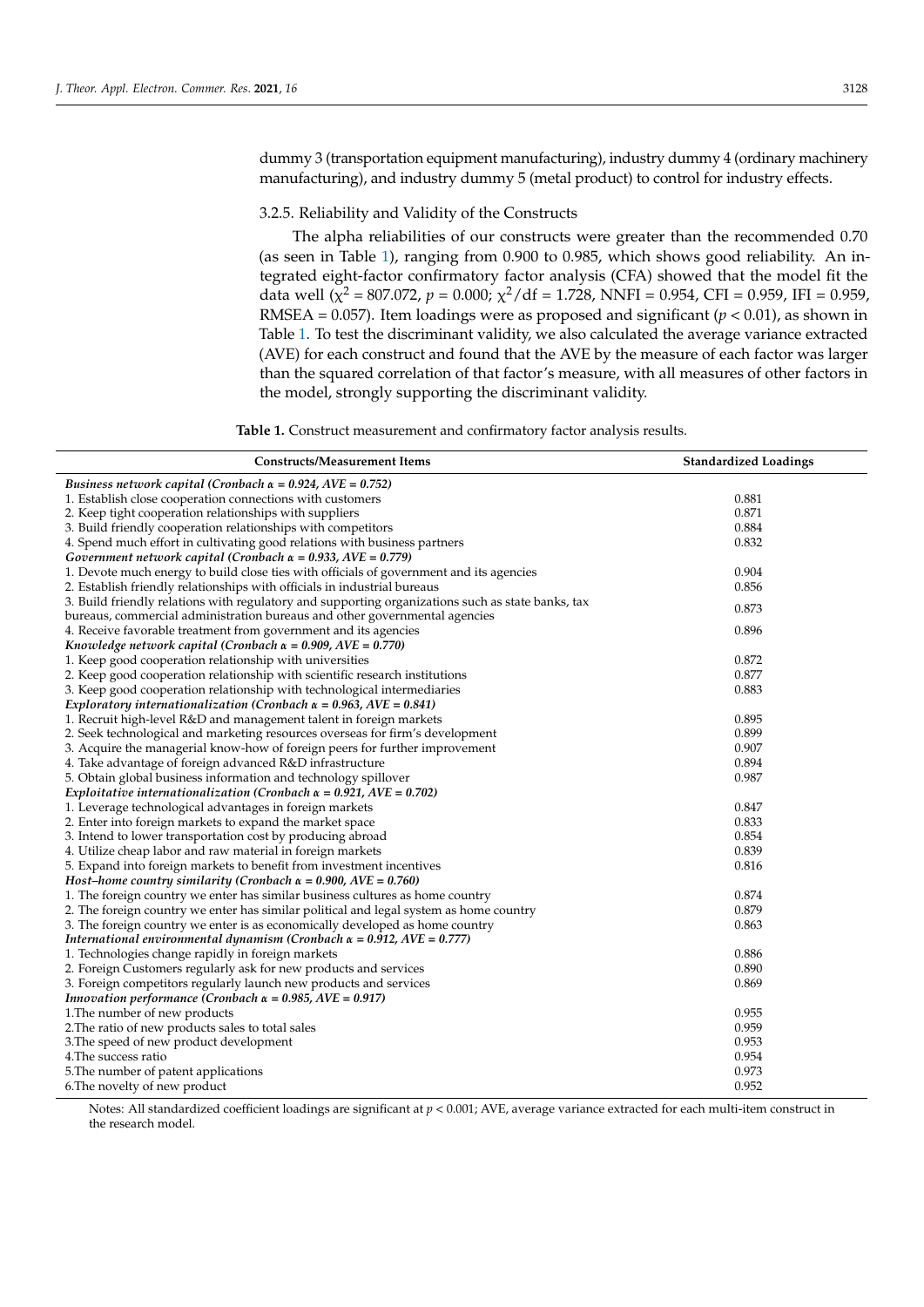## **4. Analysis and Results**

We conducted a structural equation modeling with chi-square comparison to test hypotheses 1 to 3, and we used a hierarchical moderated regression analyses for exploratory internationalization, exploitative internationalization and innovation performance to test hypotheses 4 to 8. To reduce multicollinearity, we mean-centered the relevant variables before creating the interaction terms. Calculation of variance inflation factors (VIF) showed that the maximum value of VIF in the regression models was below three, indicating that multicollinearity was not a serious problem. Table [2](#page-9-0) presents descriptive statistics and correlations for the study variables.

<span id="page-9-0"></span>

|                                          | Mean   | S.D.   |            |            |            |           |           | b         |           | ×         |           | 10         | 11        | 12 |
|------------------------------------------|--------|--------|------------|------------|------------|-----------|-----------|-----------|-----------|-----------|-----------|------------|-----------|----|
| 1. Firm size                             | 7.536  | 10.388 |            |            |            |           |           |           |           |           |           |            |           |    |
| 2. Firm age                              | 15.80  | 80.246 | $0.263**$  |            |            |           |           |           |           |           |           |            |           |    |
| 3. R&D intensity                         | 0.050  | 0.024  | 0.006      | 0.052      |            |           |           |           |           |           |           |            |           |    |
| 4. International experience              | 6.970  | 3.730  | 0.021      | $-0.036$   | $0.457**$  |           |           |           |           |           |           |            |           |    |
| 5. Exploratory internationalization      | 3.957  | 10.349 | $0.198**$  | $-0.001$   | $0.220**$  | $0.172**$ |           |           |           |           |           |            |           |    |
| 6. Exploitative internationalization     | 4.591  | 10.066 | $0.143*$   | 0.041      | $0.237**$  | $0.176**$ | $0.187**$ |           |           |           |           |            |           |    |
| 7. Business network capital              | 40.293 | 10.116 | 0.127      | 0.009      | $0.201**$  | 0.120     | $0.480**$ | $0.584**$ |           |           |           |            |           |    |
| 8. Government network capital            | 40.275 | 10.136 | $0.230**$  | 0.048      | $0.147*$   | 0.036     | $0.517**$ | $0.498**$ | $0.696**$ |           |           |            |           |    |
| 9. Knowledge network capital             | 40.136 | 10.219 | 0.064      | 0.006      | $0.211**$  | $0.148*$  | $0.365**$ | $0.615**$ | $0.551**$ | $0.499**$ |           |            |           |    |
| 10. Host-home country similarity         | 4.772  | 10.182 | $-0.076$   | $-0.206**$ | $-0.220**$ | $-0.046$  | $-0.128$  | $-0.110$  | $-0.147*$ | $-0.098$  | $-0.110$  |            |           |    |
| 11. International environmental dynamism | 40.267 | 10.246 | $-0.145*$  | $0.213**$  | $-0.007$   | $-0.018$  | $-0.097$  | $0.174**$ | $0.142*$  | 0.015     | $0.142*$  | $-0.274**$ |           |    |
| 12. Innovation performance               | 3.965  | 1.671  | $00.203**$ | 0.065      | $0.344**$  | $0.212**$ | $0.420**$ | $0.306**$ | $0.251**$ | $0.217**$ | $0.246**$ | $-0.322**$ | $0.074$ 1 |    |

Note: \*\* *p* < 0.01; \* *p* < 0.05.

#### *4.1. Antecedents of Exploratory and Exploitative Internationalization*

Following the approach suggested by Hoskisson, Hitt, Johnson and Grossman [\[50\]](#page-15-21), we used a two-stage procedure to test the relative impact of social capital on exploratory and exploitative internationalization. The first stage involved obtaining the estimation of the theoretical measurement model, as shown in Figure [2,](#page-9-1) which provides path coefficients<br>conthesional hypothesis tests. We examined the structural relationships of the model wire. for the next hypothesis tests. We examined the structural relationships of the model using AMOS software. The results show that the structural model fit the data well ( $\chi^2$  = 352.853, *p* < 0.001, χ<sup>2</sup>/df = 1.960, NFI = 0.928, NNFI = 0.957, CFI = 0.963, IFI = 0.963, RMSEA = 0.065). The path coefficients are shown in Figure [2.](#page-9-1) The second stage was to compare the theoretical model with the constrained measurement model. If the chi-square statistic increases significantly then we know the constraint is invalid and that the path coefficients are significantly different, which provides support for our hypotheses.

<span id="page-9-1"></span>

Figure 2. Path coefficients of theoretical model. Note: \*  $p < 0.1$ , \*\*\*  $p < 0.001$ , parameters are standardized parameter estimates.

Tabl[e 3](#page-10-0) presents the results of the hypothesis tests. The first row presents the model Table 3 presents the results of the hypothesis tests. The first row presents the model statistics for the theoretical model. This model is used to compare successive models in statistics for the theoretical model. This model is used to compare successive models in which constraints are imposed. The Omnibus test constrains the three path coefficient pairs to be equal in one global test. The significant increase in chi-square ( $\Delta \chi^2 = 13.118$ , ∆df = 3, *p* < 0.01) indicates that some of the path coefficients are significantly different. The subsequent three rows present the test of each of the three hypotheses. subsequent three rows present the test of each of the three hypotheses.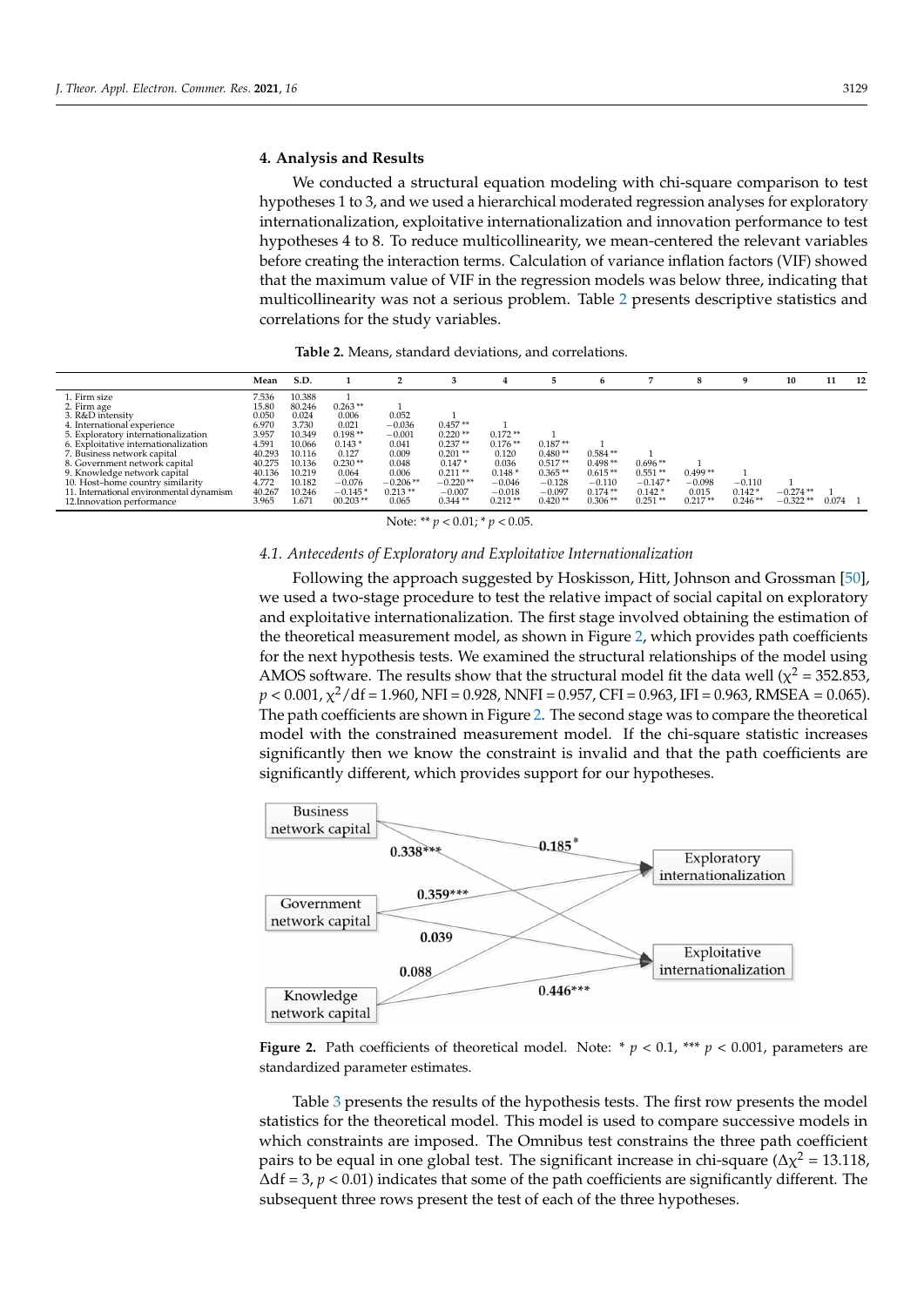<span id="page-10-0"></span>

| Model                                        |             | <b>Parameter Estimates</b> |         | $\triangle \chi^2$ | df  | $\triangle$ df |        | Result     |
|----------------------------------------------|-------------|----------------------------|---------|--------------------|-----|----------------|--------|------------|
| Theoretical model                            |             |                            | 352.853 |                    | 180 |                |        |            |
| Omnibus test                                 |             |                            | 365.971 | 13.118             | 183 | 3              | < 0.01 |            |
| Partial restricted model 1 $(H6)$            | $0.190*$    | $0.344$ ***                | 353.229 | 0.376              | 181 |                | > 0.1  | No support |
| Partial restricted model 2 $(H7)$            | $0.336$ *** | 0.019                      | 360.229 | 7.376              | 181 |                | < 0.01 | Support    |
| Partial restricted model 3 (H <sub>8</sub> ) | 0.093       | $0.453$ ***                | 360.025 | 7.172              | 181 |                | < 0.01 | Support    |

**Table 3.** Test for differences in parameter estimates.

Note: \* *p* < 0.1, \*\*\* *p* < 0.001. The theoretical model is an unrestricted model. The omnibus test constrains the parameter estimates for each hypothesis to equal each other in one global test.

> The results in Figure [2](#page-9-1) show that business network capital is positively and significantly related to exploratory internationalization (β = 0.185, *p* < 0.1) and exploitative internationalization ( $β = 0.338, p < 0.001$  $β = 0.338, p < 0.001$  $β = 0.338, p < 0.001$ ). The comparative analysis results in Table 3 testing Hypothesis 1 confirm that the chi-square change ( $\Delta \chi^2 = 0.376$ ,  $\Delta df = 1$ ,  $p > 0.1$ ) is not statistically significant indicating the path coefficients are not different. Therefore, hypothesis 1 is not supported.

> The results in Figure [2](#page-9-1) show that government network capital is positively and significantly related to exploratory internationalization ( $\beta = 0.359$ ,  $p < 0.001$ ), while the impact of government network capital on exploitative internationalization is positive but not significant ( $\beta = 0.039$  $\beta = 0.039$  $\beta = 0.039$ ,  $p > 0.1$ ). The comparative analysis results in Table 3 testing Hypothesis 2 confirm that the chi-square change ( $Δχ² = 7.376$ ,  $Δdf = 1$ ,  $p < 0.01$ ) is significant, indicating that government network capital is more positively related to exploratory internationalization than exploitative internationalization. Therefore, Hypothesis 2 is supported.

> Except that, the results in Figure [2](#page-9-1) also show that the relationship between knowledge network capital and exploratory internationalization is positive, but not significant  $(\beta = 0.088, p > 0.1)$ , while the relationship between knowledge network capital and exploitative internationalization is significantly positive (β = 0.446, *p <* 0.001). The significant increase in chi-square ( $Δχ² = 7.172$ ,  $Δdf = 1$ ,  $p < 0.01$ ) of comparative analysis results in Table [3](#page-10-0) testing Hypothesis 3 indicates that the path coefficients are statistically different. Therefore, Hypothesis 3 is supported.

#### *4.2. Effects of Exploratory and Exploitative Internationalization on Innovation Performance*

The results of moderated regression analysis are shown in the Table [4.](#page-11-0) As the baseline model, Model 1 only includes control variables and moderating variables. Model 2 introduces the explanatory variables of exploratory internationalization and exploitative internationalization. Model 3 contains the interaction terms of exploratory internationalization and firm age, exploitative internationalization and firm age. Model 4 contains the interaction terms of exploratory internationalization and host–home country similarity, exploitative internationalization and host–home country similarity. Model 5 contains the interaction terms of exploratory internationalization and international environmental dynamism, exploitative internationalization and international environmental dynamism.

Model 2 shows that the coefficients for exploratory internationalization ( $\beta = 0.285$ ,  $p < 0.001$ ) and exploitative internationalization ( $\beta = 0.142$ ,  $p < 0.05$ ) are positive and significant, Hypotheses 4 and 5 are supported. Model 3 shows that the interaction between exploratory internationalization and firm age is positive and significant (β = 0.191, *p* < 0.01); Hypothesis 6a is supported. Model 3 also shows that the interaction between exploitative internationalization and firm age is negative and significant ( $\beta = -0.172$ ,  $p < 0.01$ ); Hypothesis 6b is supported. Model 4 indicates that the coefficient for the interaction between exploratory internationalization and host–home country similarity is negative and significant (β =  $-0.125$ , *p* < 0.05); Hypothesis 7a is supported. Model 4 also indicates that the coefficient for the interaction between exploitative internationalization and host– home country similarity is positive and significant ( $β = 0.279$ ,  $p < 0.001$ ); Hypothesis 7b is supported. In model 5, the significantly positive coefficient for the interaction between exploratory internationalization and international environmental dynamism ( $β = 0.288$ ,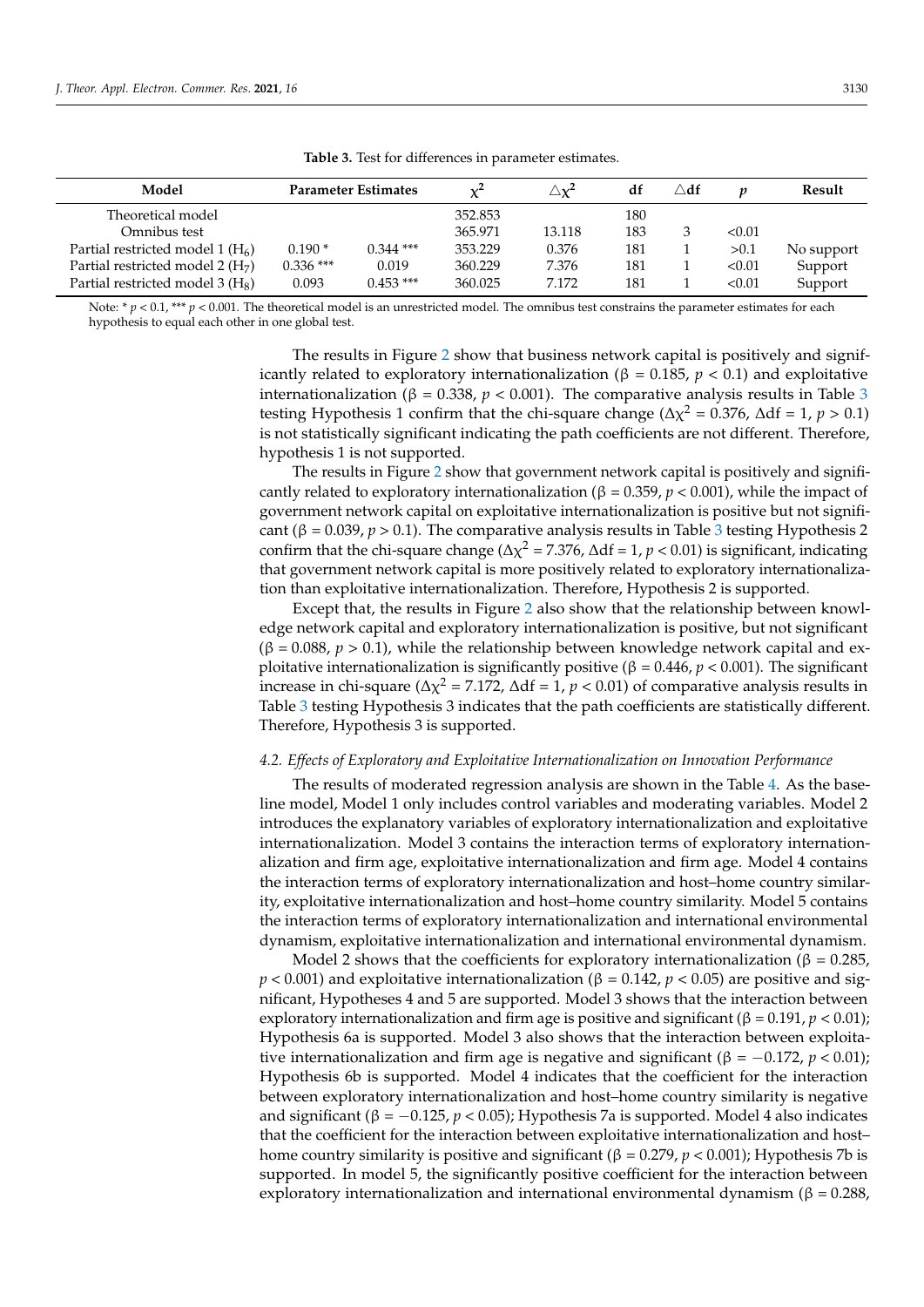*p* < 0.001) reveals that Hypothesis 8a is supported. The significant and negative coefficient for the interaction between exploitative internationalization and international environmental dynamism ( $\beta$ = -0.201,  $p$  < 0.001) reveals that Hypothesis 8b is supported.

<span id="page-11-0"></span>

|                                                                 | Model 1      | Model 2      | Model 3      | Model 4      | Model 5      |
|-----------------------------------------------------------------|--------------|--------------|--------------|--------------|--------------|
| Industry dummy 1 (electronic information)                       | $-0.192$     | $-0.160$     | $-0.154$     | $-0.165$     | $-0.181*$    |
| Industry dummy 2 (special equipment manufacturing)              | 0.016        | $-0.019$     | $-0.031$     | $-0.021$     | $-0.074$     |
| Industry dummy 3 (transportation equipment manufacturing)       | $-0.085$     | $-0.102$     | $-0.119$     | $-0.094$     | $-0.133*$    |
| Industry dummy 4 (ordinary machinery manufacturing)             | 0.025        | 0.001        | 0.009        | $-0.028$     | $-0.014$     |
| Industry dummy 5 (metal product)                                | 0.004        | $-0.017$     | $-0.027$     | $-0.010$     | $-0.031$     |
| Firm size                                                       | $0.257***$   | $0.162*$     | $0.160*$     | $0.144*$     | $0.154**$    |
| R&D intensity                                                   | $0.237**$    | $0.172*$     | $0.165*$     | $0.163*$     | 0.099        |
| International experience                                        | 0.084        | 0.049        | 0.063        | 0.062        | 0.088        |
| Firm age                                                        | $-0.053$     | $-0.031$     | $-0.035$     | $-0.007$     | $-0.036$     |
| Host-home country similarity                                    | $-0.301$ *** | $-0.256$ *** | $-0.257$ *** | $-0.208**$   | $-0.201**$   |
| International environmental dynamism                            | 0.062        | 0.060        | 0.046        | 0.008        | 0.074        |
| Exploratory internationalization                                |              | $0.285***$   | $0.286$ ***  | $0.340***$   | $0.283***$   |
| Exploitative internationalization                               |              | $0.142*$     | $0.136*$     | $0.141*$     | $0.149**$    |
| Exploratory internationalization * Firm age                     |              |              | $0.191**$    |              |              |
| Exploitative internationalization * Firm age                    |              |              | $-0.172**$   |              |              |
| Exploratory internationalization * Host-home country            |              |              |              | $-0.125*$    |              |
| similarity                                                      |              |              |              |              |              |
| Exploitative internationalization * Host-home country           |              |              |              | $0.279$ ***  |              |
| similarity                                                      |              |              |              |              |              |
| Exploratory internationalization * International environmental  |              |              |              |              | $0.288***$   |
| dynamism                                                        |              |              |              |              |              |
| Exploitative internationalization * International environmental |              |              |              |              | $-0.201$ *** |
| dynamism                                                        |              |              |              |              |              |
| $R^2$                                                           | 0.261        | 0.356        | 0.405        | 0.417        | 0.458        |
| F                                                               | $6.912***$   | $9.071$ ***  | $9.557***$   | $10.055$ *** | 11.906 ***   |
| Max VIF                                                         | 2.551        | 2.562        | 2.575        | 2.568        | 2.588        |

Note: Standardized regression coefficients are reported. \* *p* < 0.05, \*\* *p* < 0.01, \*\*\* *p* < 0.001.

#### **5. Discussion**

#### *5.1. Main Findings*

The objective of this study was to explore the social capital antecedents of exploratory and exploitative internationalization, and to gain a greater understanding of the innovation implication and context conditions of both kinds of internationalization. Our findings suggest that business network capital has a positive influence on exploratory internationalization—the same as exploitative internationalization—which do not provide support for business network capital as predicted. A possible explanation for the phenomenon could be that business network can not only help international firms establish stable production systems and optimize technological innovation systems beneficial for the exploitation of ownership advantages overseas, but can also provide financing supports for the exploration in foreign markets. With regard to government and knowledge network capital, we find that government and knowledge network capital have unique influences on exploratory and exploitative internationalization. Specifically, the findings indicate that the implementation of exploitative internationalization is primarily derived from knowledge network capital, whereas exploratory internationalization primarily comes from government network capital.

In addition to enhancing our understanding of the antecedents of exploratory and exploitative internationalization, the results of this study also find that the relationship between exploratory and exploitative internationalization and innovation performance both are positive, empirically confirming whether exploring or exploiting overseas can be used to learn helpful knowledge spent on innovation. The positive innovation implication of exploratory internationalization is consistent with prior research on exploration and product innovation [\[7](#page-14-6)[,18,](#page-14-17)[19\]](#page-14-18), indicating that there do not exist overexploration phenomena in Chinese international firms. Conversely, the positive argument of exploitative internationalization is contrary to Katila and Ahuja's [\[7\]](#page-14-6) inverted U-shaped result, testifying that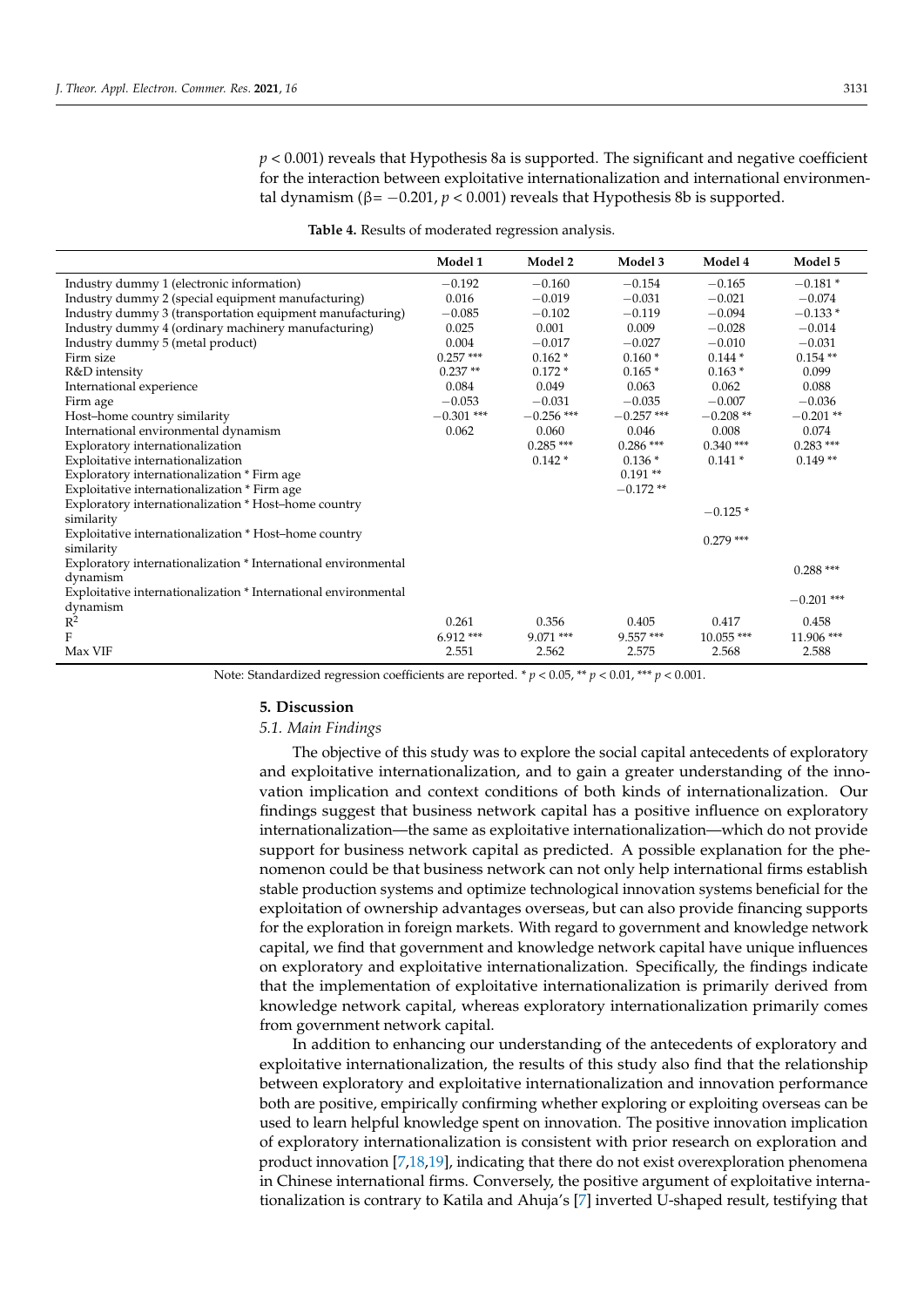Chinese firm exploitation of ownership advantage is still at the initial beginning stage and that overexploitation has not yet appeared.

The results of our analyses also reveal the importance of fit between different international behaviors and internal and external context factors in promoting firm innovation performance. Specifically, the results show that firms whose international behaviors fit such organizational characteristics as their age will experience higher innovation performance, meaning that younger firms benefit more from exploitative internationalization, while older firms benefit more from exploratory internationalization. Similarly, we found that host– home country similarity further strengthens the link between international behaviors and innovation performance, demonstrating that the matching between international strategies and market selection decisions (e.g., exploratory internationalization and low host–home country similarity, exploitative internationalization and high host–home country similarity) leads to higher innovation performance. This finding is consistent with studies in strategic fit literature that emphasizes that enterprises' international performance is influenced by the fit or congruency between their chosen strategies and host–home country similarity [\[41\]](#page-15-12). Furthermore, our findings also show that the implementation of exploratory and exploitative internationalization needs to fit with the external environment. Firms operating in high dynamic foreign markets will benefit higher innovation performance from exploratory internationalization, while firms operating in a stable international environment will benefit higher innovation performance from exploitative internationalization.

#### *5.2. Theoretical and Managerial Implications*

The present study makes several important contributions to the literature. First, our findings can contribute to literature about the relationship between social capital and internationalization and corresponding research in the organizational learning field. Because of resources and experience constraint, it has been widely accepted that firms in emerging countries need to rely on external network to internationalize. However, empirical studies have only investigated the influence of such social capital as business and government network capital on internationalization and produced mixed results [\[11](#page-14-10)[,14](#page-14-13)[,15\]](#page-14-14), ignoring revealing which kinds of international strategy is most effectively worked by a specific social capital. Moreover, researchers in organizational learning also acknowledge that social capital plays a vital role in firm's exploration and exploitation, but it fails to reveal the congruent relationship between specific social capital and exploration/exploitation [\[16](#page-14-15)[,17\]](#page-14-16). Our research extends existing research by demonstrating the unique relationship between each external network and exploratory/exploitative internationalization.

Second, our findings can contribute to literature in international strategy. Although existing research has theoretically illustrated the concept and importance of carrying out both exploratory and exploitative strategies overseas [\[8](#page-14-7)[,9](#page-14-9)[,51\]](#page-15-22), few studies have empirically examined the innovation consequences of both strategies. Moreover, the extant literature on exploratory and exploitative internationalization also tends to overlook the interaction effects between organizational, strategic, environmental conditions and both strategies in explaining innovation performance. Our study contributes to this line of research by empirically demonstrating how and under what conditions exploratory and exploitative internationalization are more beneficial for innovation performance.

Third, our findings also contribute to literature about the relationship between internationalization and innovation in traditional international business literature. Most researchers argue that firms can obtain many resources and learning opportunities through entering into international markets [\[1\]](#page-14-0), but empirical research on the relationship between internationalization and innovation achieve incompatible conclusions [\[19](#page-14-18)[,52](#page-15-23)[,53\]](#page-15-24). Our study advances the literature of this genre by providing empirical evidence to suggest that it is necessary to divide internationalization into exploratory and exploitative types and that the innovation effect of both international behaviors depends on their fit with organizational, strategic and environmental conditions.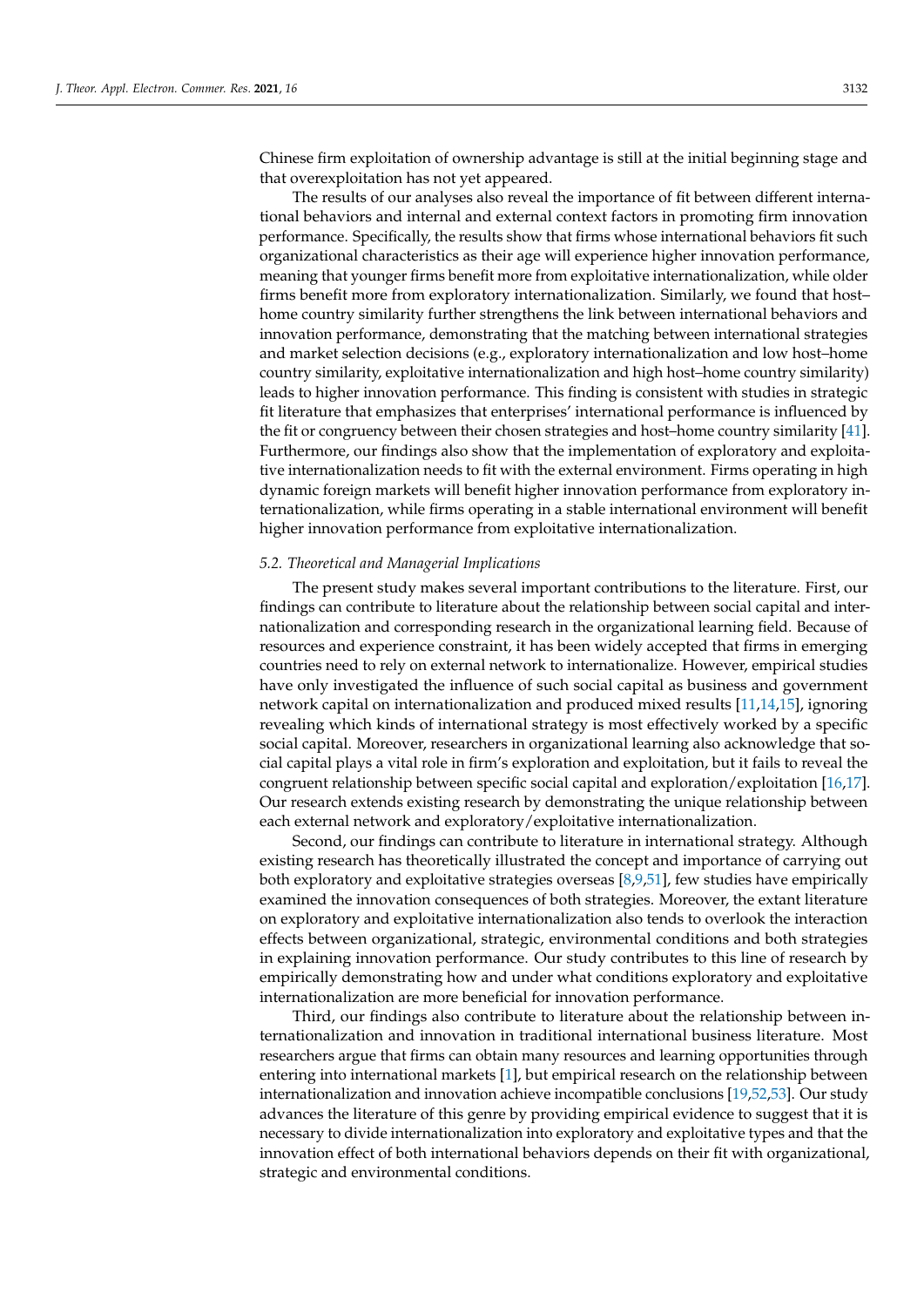Our findings also have important practical implications. Our results suggest that external network is a good alternative support for international firms in emerging countries. Specifically, firms intending to explore in the international markets should establish and find support from their business and government network, which can provide them with enough resources and funds to burden the cost and risk of international exploration, while firms intending to exploit overseas should build and seek for support from their business and knowledge network, which can lay a solid foundation to meet foreign market demands. However, our results also inform that firms should notice the fit between international strategy selection and organizational, strategic, environmental factors, despite the positive innovation effect of exploratory and exploitative internationalization. In order to obtain greater innovation returns, firms with older age, entering into countries with low host– home country similarity, or operating in dynamic foreign environment, should implement exploratory internationalization, whereas firms with younger age, entering into countries with high host–home country similarity, or operating in stable foreign environment, should carry out exploitative internationalization.

# *5.3. Limitations and Future Research Directions*

Our research still has some limitations, which in turn offers opportunities for future research. First, the findings from this study with a cross-sectional research design are limited to the Chinese manufacturing context, and the sampled firms are from a few industries with different international degrees and innovation. Future research would be well served to extend the research from two points. Our theoretical model can be extended to a multi-industry and cross-country context. Because the sampled firms are largely from such top industries as electronic information and special equipment manufacturing, which may be much more connected to the international market and have dynamic research over other industries, we can increase the sample volume and conduct intra-industry comparative research among the original categorical industries, or between high and low technology industries. Conversely, we can carry out a longitudinal research design with case studies to explore the causal relationship among social capital, internationalization and innovation. Second, this study has paid attention to the effect of external network resources on exploratory and exploitative internationalization, ignoring focusing on the role played by internal resources. Therefore, future research can integrate resource-based views and social capital theory to test the comprehensive effect of both internal resources and external social capital on exploratory and exploitative internationalization. Third, we have examined the moderating effects of firm age, host–home country similarity and international environmental dynamism, and future research may examine the impact of other moderators at the organization, strategy and environment level. For example, such industry-level factors as industry competition and industry growth, and strategy-level factors as cost leadership vs. differentiation and incremental vs. radical innovation strategy, may be rewarding for future research. At last, whereas the present study intentionally focuses on the antecedent and innovation consequences of exploratory and exploitative internationalization, an alternative model can consider the ambidextrous effect of two international strategies. Further research should turn to consider the antecedent and innovation consequence of international ambidexterity, rather than focusing on the sole use of either exploration or exploitation.

**Author Contributions:** H.W. and Y.Q. conceived and designed the study. H.W. designed the questionnaire, collected the data, and conducted the data analysis. H.W. and Y.Q. wrote the manuscript. All authors have read and agreed to the published version of the manuscript.

**Funding:** This research was funded by National Natural Science Foundation, grant number 71972075, and the Humanities and Social Science Fund of Ministry of Education in China, grant number 19C10276025, and Science Research Program of The East China University of Political Science and Law, grant number 20HZK017.

**Institutional Review Board Statement:** Not applicable.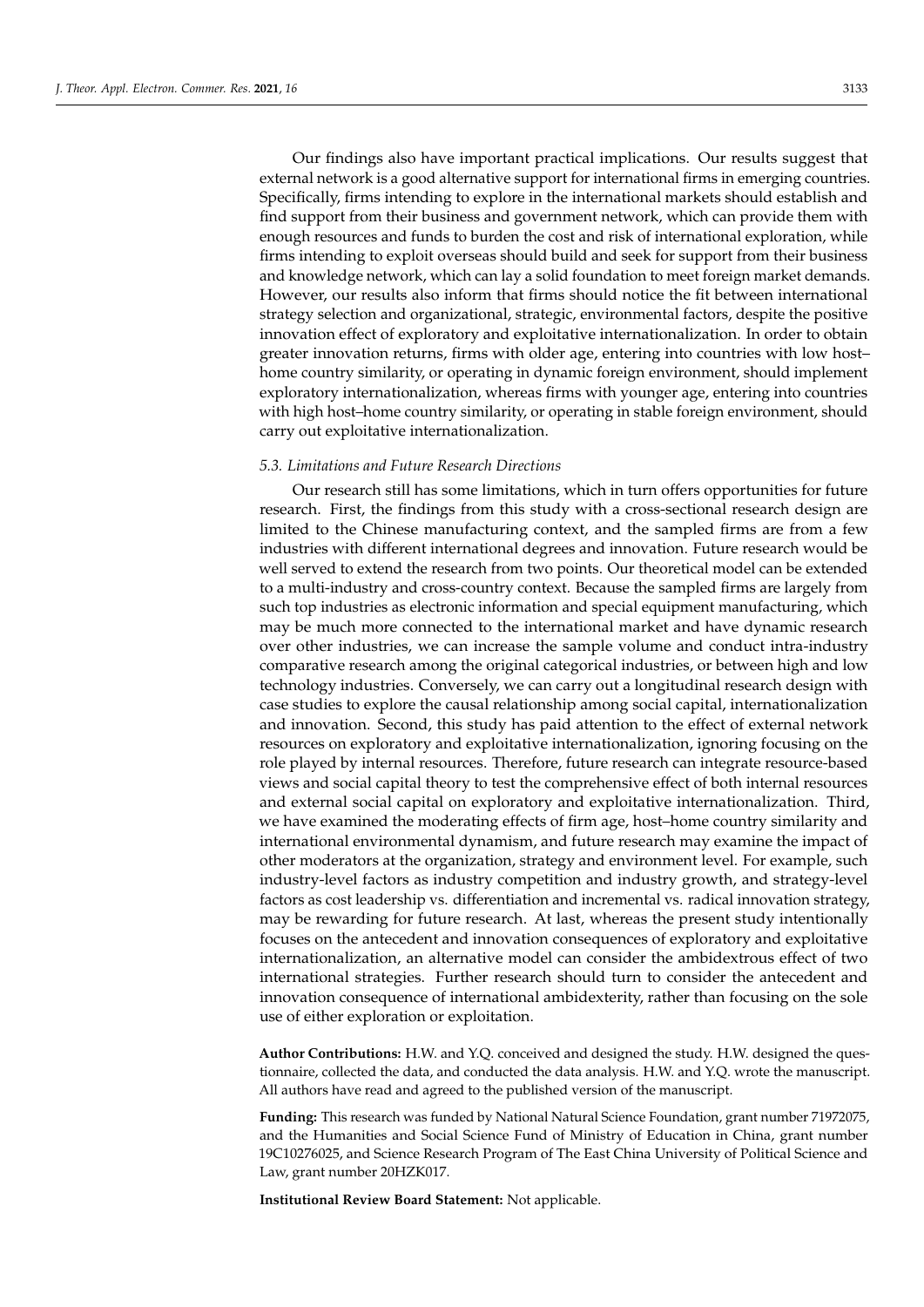**Informed Consent Statement:** Not applicable.

**Data Availability Statement:** The data that support the findings of this study are available from the authors upon reasonable request.

**Conflicts of Interest:** The authors declare no conflict of interest.

## **References**

- <span id="page-14-0"></span>1. Wu, H.; Chen, J.; Jiao, H. Dynamic capabilities as a mediator linking international diversification and innovation performance of firms in an emerging economy. *J. Bus. Res.* **2016**, *69*, 2678–2686. [\[CrossRef\]](http://doi.org/10.1016/j.jbusres.2015.11.003)
- <span id="page-14-1"></span>2. Gawel, A. International trade in the high-tech sector-support or obstacle to start-up processes at the macro level in European Union countries? *J. Theor. Appl. Electron. Commer. Res.* **2021**, *16*, 1877–1892. [\[CrossRef\]](http://doi.org/10.3390/jtaer16050105)
- <span id="page-14-2"></span>3. March, J. Exploration and exploitation in organizational learning. *Organ. Sci.* **1991**, *2*, 71–87. [\[CrossRef\]](http://doi.org/10.1287/orsc.2.1.71)
- <span id="page-14-3"></span>4. Levinthal, D.A.; March, J.G. The myopia of learning. *Strateg. Manag. J.* **1993**, *14*, 95–113. [\[CrossRef\]](http://doi.org/10.1002/smj.4250141009)
- <span id="page-14-4"></span>5. Jansen, J.J.P.; Van Den Bosch, F.A.J.; Volberda, H.W. Exploratory innovation, exploitative innovation, and performance: Effects of organizational antecedents and environmental moderators. *Manag. Sci.* **2006**, *52*, 1661–1674. [\[CrossRef\]](http://doi.org/10.1287/mnsc.1060.0576)
- <span id="page-14-5"></span>6. Duodu, B.; Rowlinson, S. The effect of social capital on exploratory and exploitative innovation: Modelling the mediating role of absorptive capability. *Eur. J. Innov. Manag.* **2019**, *23*, 649–674. [\[CrossRef\]](http://doi.org/10.1108/EJIM-08-2018-0178)
- <span id="page-14-6"></span>7. Katila, R.; Ahuja, G. Something old, something new: A longitudinal study of search behavior and new product introduction. *Acad. Manag. J.* **2002**, *45*, 1183–1194. [\[CrossRef\]](http://doi.org/10.2307/3069433)
- <span id="page-14-7"></span>8. Makino, S.; Lau, C.-M.; Yeh, R.-S. Asset-exploitation versus asset-seeking: Implications for location choice of foreign direct investment from newly industrialized economies. *J. Int. Bus. Stud.* **2002**, *33*, 403–421. [\[CrossRef\]](http://doi.org/10.1057/palgrave.jibs.8491024)
- <span id="page-14-9"></span>9. Wu, H.; Chen, J. International ambidexterity in firms' innovation of multinational enterprises from emerging economies: An investigation of TMT attributes. *Balt. J. Manag.* **2020**, *15*, 431–451. [\[CrossRef\]](http://doi.org/10.1108/BJM-07-2019-0267)
- <span id="page-14-8"></span>10. Bandeira-de-Mello, R.; Fleury, M.T.L.; Aveline, C.E.S.; Gama, M.A.B. Unpacking the ambidexterity implementation process in the internationalization of emerging market multinationals. *J. Bus. Res.* **2016**, *69*, 2005–2017. [\[CrossRef\]](http://doi.org/10.1016/j.jbusres.2015.10.146)
- <span id="page-14-10"></span>11. Hsu, C.-W.; Lien, Y.-C.; Chen, H. International ambidexterity and firm performance in small emerging economies. *J. World Bus.* **2013**, *48*, 58–67. [\[CrossRef\]](http://doi.org/10.1016/j.jwb.2012.06.007)
- <span id="page-14-11"></span>12. Buckley, P.J.; Munjal, S.; Enderwick, P.; Forsans, N. Cross-border acquisitions by Indian multinationals: Asset exploitation or asset augmentation? *Int. Bus. Rev.* **2016**, *25*, 986–996. [\[CrossRef\]](http://doi.org/10.1016/j.ibusrev.2015.10.006)
- <span id="page-14-12"></span>13. Patel, P.C.; Fernhaber, S.A.; Mcdougall-Covin, P.P.; Have, R.P.V.D. Beating competitors to international markets: The value of geographically balanced networks for innovation. *Strateg. Manag. J.* **2014**, *35*, 691–711. [\[CrossRef\]](http://doi.org/10.1002/smj.2114)
- <span id="page-14-13"></span>14. Pinho, J.C.; Prange, C. The effect of social networks and dynamic internationalization capabilities on international performance. *J. World Bus.* **2016**, *51*, 391–403. [\[CrossRef\]](http://doi.org/10.1016/j.jwb.2015.08.001)
- <span id="page-14-14"></span>15. Acquaah, M. Social networking relationships, firm-specific managerial experience and firm performance in a transition economy: A comparative analysis of family owned and nonfamily firms. *Strateg. Manag. J.* **2012**, *33*, 1215–1228. [\[CrossRef\]](http://doi.org/10.1002/smj.1973)
- <span id="page-14-15"></span>16. Yavuz, R.I. Founders' education, social capital, and their interplay in new venture internationalization. *J. Small Bus. Manag.* **2021**, *5*, 1–37. [\[CrossRef\]](http://doi.org/10.1080/00472778.2021.1913596)
- <span id="page-14-16"></span>17. Lu, Y.; Zhou, L.; Bruton, G.; Li, W. Capabilities as a mediator linking resources and the international performance of entrepreneurial firms in an emerging economy. *J. Int. Bus. Stud.* **2010**, *41*, 419–436. [\[CrossRef\]](http://doi.org/10.1057/jibs.2009.73)
- <span id="page-14-17"></span>18. Yli-Renko, H.; Autio, E.; Sapienza, H.J. Social capital, knowledge acquisition, and knowledge exploitation in young technologybased firms. *Strateg. Manag. J.* **2001**, *22*, 587–613. [\[CrossRef\]](http://doi.org/10.1002/smj.183)
- <span id="page-14-18"></span>19. Atuahene-Gima, K.; Murray, J.Y. Exploratory and exploitative learning in new product development: A social capital perspective on new technology ventures in China. *J. Int. Mark.* **2007**, *15*, 1–29. [\[CrossRef\]](http://doi.org/10.1509/jimk.15.2.1)
- <span id="page-14-19"></span>20. Martineaua, C.; Pastoriza, D. International involvement of established SMEs: A systematic review of antecedents, outcomes and moderators. *Int. Bus. Rev.* **2016**, *25*, 458–470. [\[CrossRef\]](http://doi.org/10.1016/j.ibusrev.2015.07.005)
- <span id="page-14-20"></span>21. Mahmooda, I.P.; Zheng, W. Whether and how: Effects of international joint ventures on local innovation in an emerging economy. *Res. Policy* **2009**, *38*, 1489–1503. [\[CrossRef\]](http://doi.org/10.1016/j.respol.2009.07.003)
- <span id="page-14-21"></span>22. Wu, H.; Qu, Y. How do firms promote green innovation through international mergers and acquisitions: The moderating role of green image and green subsidy. *Int. J. Environ. Res. Public Health* **2021**, *18*, 7333. [\[CrossRef\]](http://doi.org/10.3390/ijerph18147333)
- <span id="page-14-22"></span>23. Hsu, C.; Lien, Y.; Chen, H. R&D internationalization and innovation performance. *Int. Bus. Rev.* **2015**, *24*, 187–195. [\[CrossRef\]](http://doi.org/10.1016/j.ibusrev.2014.07.007)
- <span id="page-14-23"></span>24. Dunning, J.H. *International Production and the Multinational Enterprises*; Allen and Unwin: London, UK, 1981.
- <span id="page-14-24"></span>25. Coleman, J.S. Social capital in the creation of human capital. *Am. J. Sociol.* **1988**, *94*, 95–120. [\[CrossRef\]](http://doi.org/10.1086/228943)
- <span id="page-14-25"></span>26. Park, S.H.; Luo, Y.D. Guanxi and organizational dynamics: Organizational networking in Chinese firms. *Strateg. Manag. J.* **2001**, *22*, 455–477. [\[CrossRef\]](http://doi.org/10.1002/smj.167)
- <span id="page-14-26"></span>27. Peng, M.; Luo, Y. Managerial ties and firm performance in a transition economy: The nature of a micro-macro link. *Acad. Manag. J.* **2000**, *43*, 486–501. [\[CrossRef\]](http://doi.org/10.2307/1556406)
- <span id="page-14-27"></span>28. Zhang, Y.; Li, H. Innovation search of new ventures in a technology cluster: The role of ties with service intermediaries. *Strateg. Manag. J.* **2010**, *31*, 88–109. [\[CrossRef\]](http://doi.org/10.1002/smj.806)